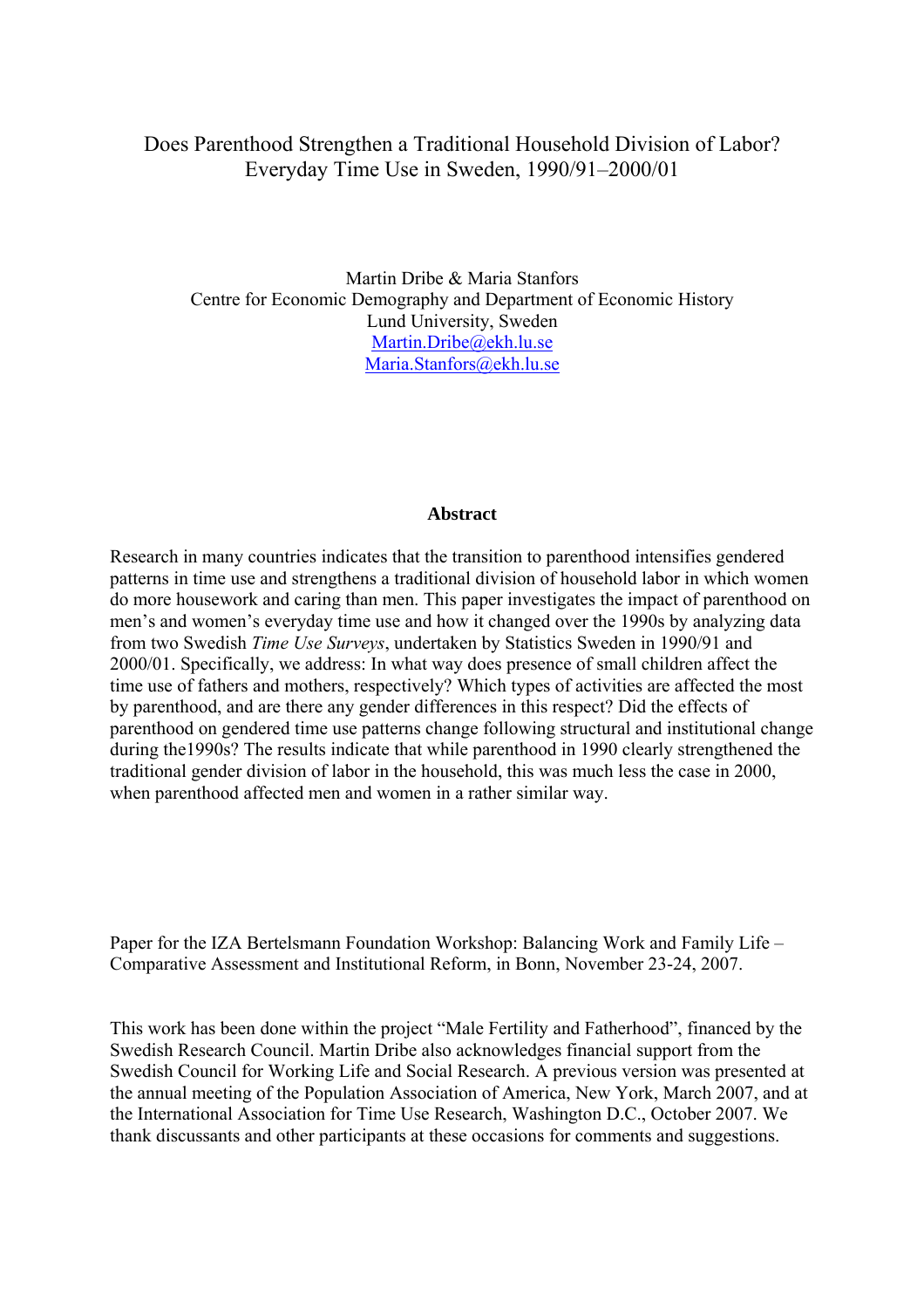### **Introduction**

During the  $20<sup>th</sup>$  century women became increasingly engaged in labor market activities with the most dramatic increase in married women's and mothers' employment outside the home. Women's and men's increasingly similar investments in education (at least when it comes to level) and labor market attachment over the life course have, together with the increasing prevalence of the two-earner household, challenged the idea that women first and foremost are the caretakers of home and the family. The two-earner household model has today, to a large extent, overtaken the traditional male breadwinner model in Europe as well as in the United States (Drew et al. 1998; Spain & Bianchi 1996). Partly, this is associated with an erosion of male earnings but it is also associated with a strengthened relative position of women and a changing gender role set within the household, as well as in the economy and society at large. In Sweden, the establishment of the two-earner household was an ideological break with the past and has been a political goal since the late 1960s.

This development has had demographic implications of which the most notable are delayed marriage, cohabitation and postponement of fertility (e.g. Brewster & Rindfuss 2000; Kohler et al. 2002). Since women and men are spending more time single and childless, and less time bearing and rearing children, they have more time for education, building a career and they have more time to spend on leisure activities at their own discretion. Altogether, economic and demographic factors supported changing gender roles and a household where both women and men take financial responsibility and share paid work. Alongside with this, the notion of what is appropriate male and female behavior has also changed and the normative ideal of today's family is one in which both mothers and fathers are involved and active caretakers (Aldous et al. 1998; Coltrane 1996; Pleck & Pleck 1997).

While female employment rates and women's time in paid work have increased substantially, some argue that their time spent in unpaid work has not declined enough to compensate for this (e.g. Bianchi 2000; Gauthier et al. 2004). Men have increased their time in unpaid work activities but this has also failed to compensate for women's changing employment status since this increase over time has been small and started from a very low level (Coltrane 2000; Gershuny & Robinson 1988; Sullivan & Gershuny 2001). Therefore, women are doing a "second shift" of unpaid work and have less time for leisure than men (Fenstermaker 1985; Hochschild 1989; Sayer 2005).

Another view challenging the second shift, claims that women's and men's time use is converging since women are doing more paid work and less unpaid work while men are doing more unpaid work and less paid work (Gershuny 2000; Gershuny & Robinson 1988; Robinson & Godbey 1997). Convergence is the result of changes on behalf of both women and men supported by the increasing access to household technology and various services that reduced unpaid work in the sense of routine housework. The proponents of convergence argue that the gender revolution has not stalled at all. Change will, according to this view, go on since younger men and women are likely to adopt more gender equal ideals and adapt to a less traditional division of labor and a less gender-specialized use of time.

One important issue in this context is the relationship between the transition to parenthood and the allocation of time of men and women. Several studies have found that parenthood intensifies gendered patterns in time use and strengthens a traditional division of labor in which women do more housework and caring for others than men, who on the other hand, do more paid work (see for example Bianchi 2000; Sandberg & Hofferth 2001; Sayer 2005 on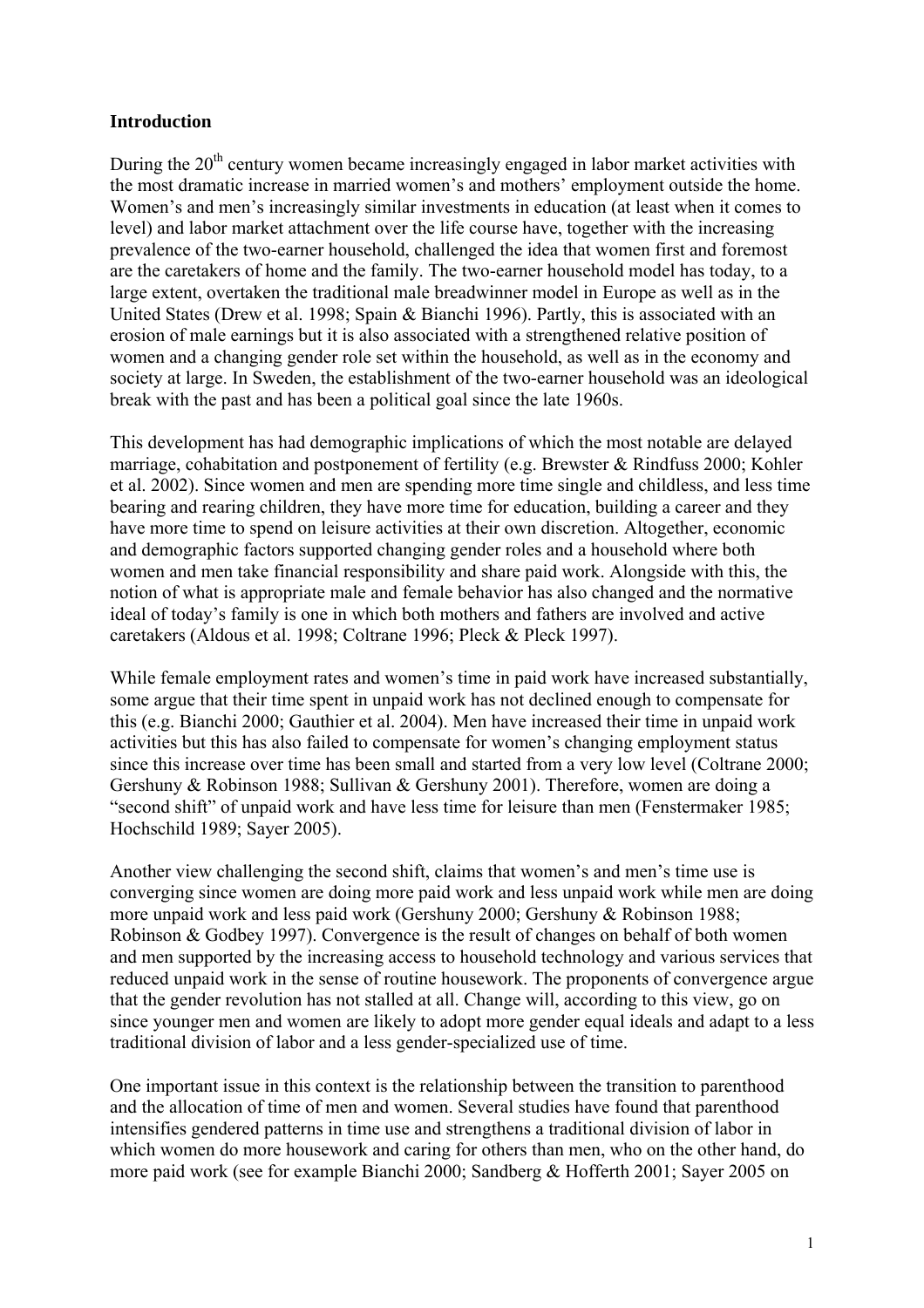the United States; Craig 2005, 2006a, 2006b on Australia; Flood & Gråsjö 1997; Hallberg & Klevmarken 2003 on Sweden; Knijn & Selten 2002 on the Netherlands; Gershuny & Sullivan 2003; Finch 2006; Sullivan & Gershuny 2001 for international comparisons). In many countries, the daily workload of mothers exceeds that of fathers (Sayer 2005) and women's disproportionate responsibility for unpaid work affects, in many senses, their well-being negatively (Waldfogel 1998).

The aim of this paper is to study how parenthood affects household time allocation of men and women in Sweden, and the extent to which this has changed in recent times. We are especially interested in the impact of fatherhood on men's everyday time use and how it changed during the 1990s, which was a period of severe economic crisis and institutional change in Sweden. The Swedish case is of particular interest since it is the archetype of the Nordic welfare state model and has been in the forefront internationally when it comes to gender equity, active family policy and a strong position of women in the labor market. Moreover, Sweden has a longstanding strong orientation towards work-family policies targeting men as well as women, even though these policies have not been altogether successful, for example when it comes to the sharing of parental leave and care for sick children (e.g. Ekberg et al. 2005; Meyer 2007; Sundström & Duvander 2002).

We use data from the two Swedish time use surveys based on time diaries, undertaken in 1990/91 and 2000/01 and included in the Multinational Time Use Study (MTUS). Previous studies focusing on the connection between parenthood and time use in the Swedish context have been based on interview data, and also concern a somewhat earlier period (Flood & Gråsjö 1997; Hallberg & Klevmarken 2003). Since there is no longitudinal time use data available where the effect of the actual transition to parenthood can be studied, we compare the time use of fathers to young children to that of other men, and mothers to young children with that of other women, controlling for a number of background variables. Specifically, we address the following questions: In what way does presence of young children affect the everyday time allocation of fathers and mothers, respectively? Which types of activities are affected the most by parenthood, and are there any gender differences in this respect? Did the effects of parenthood on gendered time use patterns change following structural and institutional change during the1990s?

The paper is organized as follows. The next section provides a background by discussing basic time use patterns with special focus on the effects on parenthood on time use of men and women, as well as the role of institutions and economic change in Sweden during the 1990s. This is followed by sections that describe the data and definitions, present the empirical results, and finally a concluding discussion of the findings.

# **Background**

An individual has 24 hours, or 1440 minutes, per day to allocate to different activities that together form basically three different sorts of time: paid work, unpaid work and leisure. Sleep is often seen as a residual category and the main research interest is devoted to what people do during their waking day. Men and women also spend similar amounts of time on sleep (about eight hours per day on average) and other personal care.

As a whole, the patterns of time use are rather similar in industrialized countries. This is one of three dimensions of convergence in time use over time identified by Gershuny (2000). The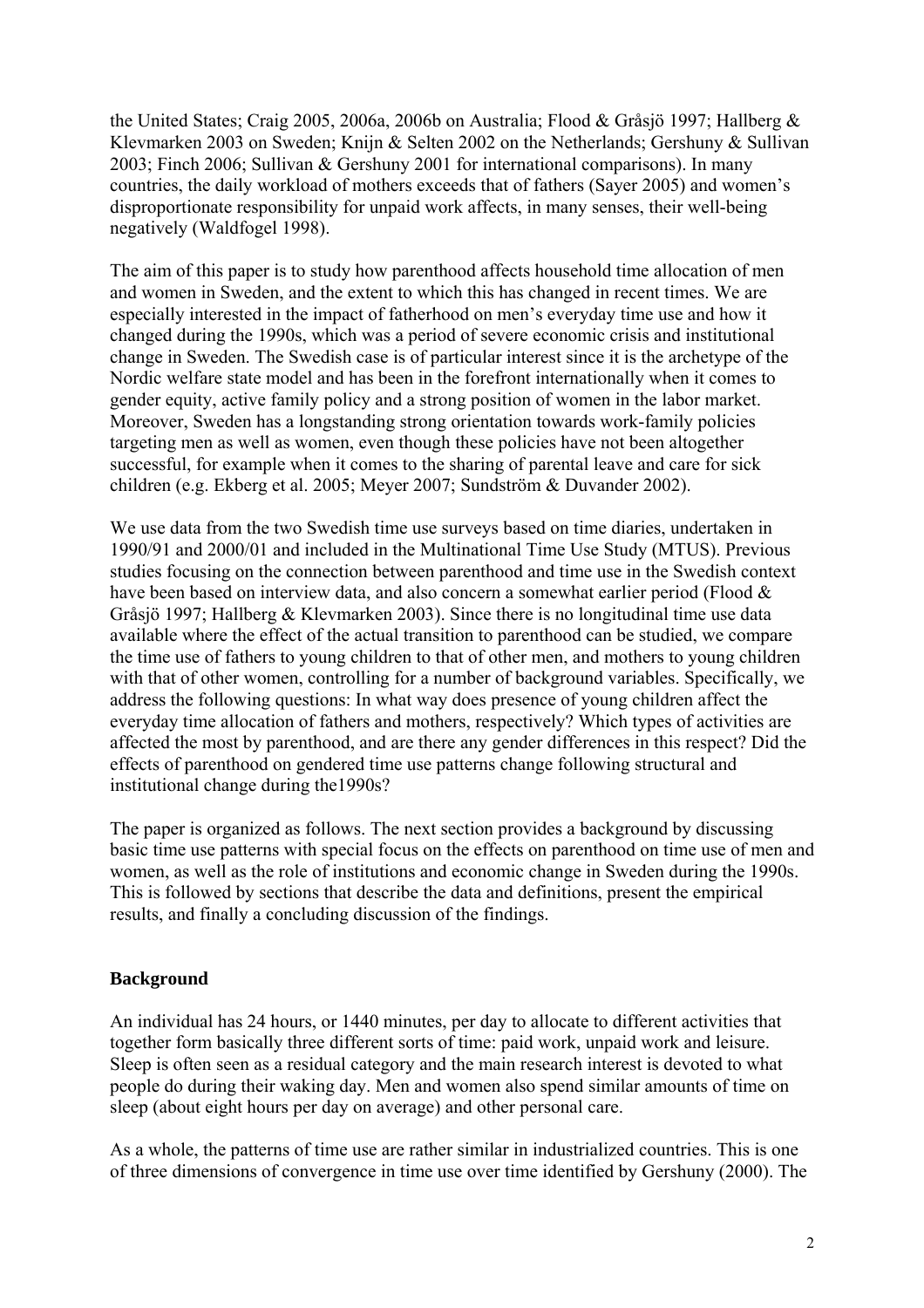other two are convergence by gender and by class or social status. Gershuny also finds an approximately constant balance between the totals of paid and unpaid work in different industrialized societies. All countries show an increase in leisure time (emanating from a decline in total work that is paid plus unpaid work) during the latter decades of the  $20<sup>th</sup>$ century.<sup>1</sup> This is seemingly at odds with the widespread impression that people today are more rushed and running out of time (see Hochschild 1997; Robinson & Godbey 1997 for a discussion on people's perceptions of time in contrast to the real availability of time). Women have, on average, less total free time than men in both Europe and the United States (Eurostat 2006; Sayer 2005).

In the case of leisure, it is important to note the difference between time use data that refer to a person's primary activity at each point in time or data that also take into account secondary activities. Part of the problem of feeling rushed or 'time poor' may be that people have too many activities going on at once so that there is a spillover effect and leisure is not really pure, but constrained (Bittman & Wajcman 2000; Mattingly & Bianchi 2003). Some argue that this is especially a problem for women because they experience time in a different way than men due to their different responsibilities and their inclination to multitask. In particular women's caring for others, such as children and the elderly, seems to be of importance (Adam 1995). This makes their leisure qualitatively different from that of men, even though women have the same amount of free time as men at their disposal.

The total balances of work and leisure for men and women are more or less the same across European countries (Gershuny 2000).<sup>2</sup> When it comes to total work, men spend more time on paid work than on unpaid work in Europe and the United States whereas the opposite is true for women. The total hours worked per day is generally fewer for men than for women, except in Sweden, Norway and the United Kingdom where it is (almost) equal (Eurostat 2006). Due to less time in paid work and lower hourly earnings, women are at a disadvantage when it comes to income and well-being (cf. Waldfogel 1998). The general trend over time when it comes to total work is, nevertheless, one of convergence since women, in absolute terms, have increased their time in paid work and do less unpaid work, while men do less paid work and have increased their unpaid work. Convergence is, however, incomplete. This means that women, in general, have improved their position relative to men over time, but that they are still at a disadvantage due to their lower wage rate and their lower participation in paid work.<sup>3</sup> In many countries, the total number of hours worked is even higher for employed women than for employed men. There is thus evidence of more women doing a second shift than men. In this respect, Sweden at the turn of the century is an exception together with Finland, Norway and the United Kingdom (Eurostat 2006).

Unpaid work can be broken down into routine housework, maintenance, and child care of which housework and child care are most time consuming. Women, on average, do more

-

<sup>&</sup>lt;sup>1</sup> Some of the richer countries show a small decline in leisure time.

 $2$  It is interesting to note that the early set of time use studies that document time use patterns according to gender across capitalist and socialist countries (Szalai 1972) show that both women and men in the socialist countries were to a higher degree engaged in paid work than women and men in the OECD countries studied. However, women on average spent the same percentage of time in housework in both capitalist and socialist countries although the explicit socialist goal was to free women from this. In total, women in the communist countries worked longer hours than women in the OECD countries and so did also the men. This difference stayed on in the 1970s and 1980s (Juster & Stafford 1991).

<sup>&</sup>lt;sup>3</sup> Women are at a disadvantage when it comes to present income but also when it comes to future income opportunities since their specialization in unpaid work leaves them with less work experience and less employment-related human capital.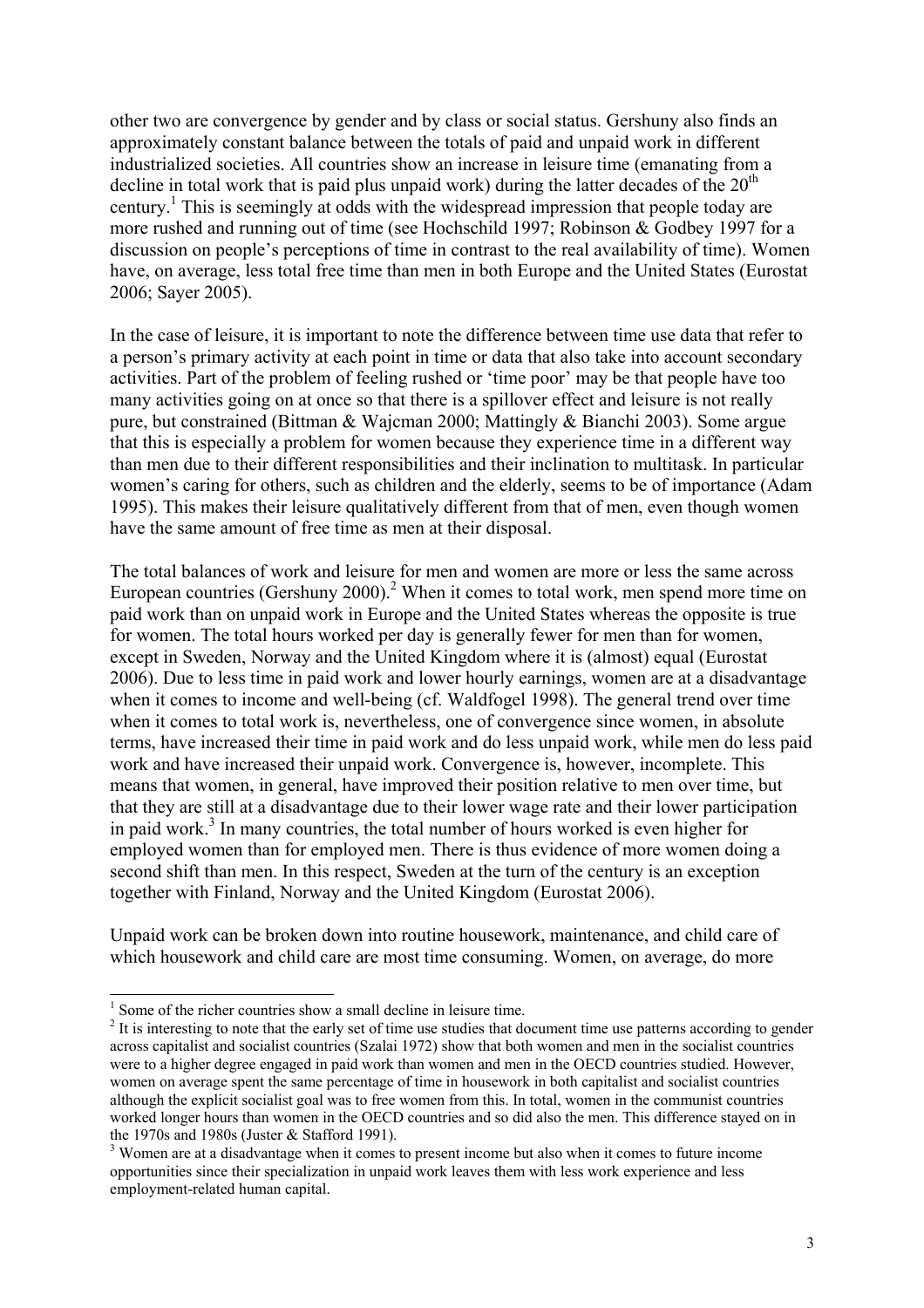unpaid work than men.<sup>4</sup> The exception is home projects such as repairs and maintenance that are the most typical male tasks in the household. Although men's relative contributions to routine housework have increased and women have reduced their time in these chores, women still do more housework than men (Coltrane 2000). The most time consuming of all routine chores in the household is food preparation followed by cleaning. In many countries, the time devoted to these tasks has declined (cf. Bianchi et al. 2000). Change has to do with both technological advances and products that save time and shifts with respect to norms and standard behavior. The norm of what is good housekeeping has definitely changed as women's labor force participation rates increased and it has become more accepted to make use of different services available (cf. Coltrane 2000). Outsourcing of household chores varies, however, greatly between countries. In a comparative context, the overall differences in housework time among women are much smaller than among men (Gershuny 2000; Juster & Stafford 1991; Eurostat 2006).

Previous studies on the effect of parenthood on time allocation not only shows that many men and women resort to a traditional division of labor when they become parents but also that they do so because they experience the transition to parenthood in a highly gendered way (Sanchez & Thomson 1997; Singley & Hynes 2005). Just as women and men are 'doing gender' (West & Zimmerman 1987), new mothers and fathers are 'doing parenthood' (Walzer 1997). They soon find out that the ideals of what is good mothering and fathering differ from each other (Coltrane 1996; LaRossa & LaRossa 1981). Cultural ideals and norms may also be in conflict with one another or with institutional factors (Walzer 1997). For example, in Sweden, both mothers and fathers are expected to be engaged and involved parents and take active part in the care and development of their children (Bergman & Hobson 2002), and the parental leave scheme has also granted this since 1974. However, not all people and workplaces agree with this opinion (see, e.g. Bygren & Duvander 2006) and the gender wage gap still makes the opportunity costs for the woman's time at home less than for the man in most cases. This tends to counteract gender equality and reinforce a traditional division of labor between mothers and fathers.

The difference in time spent on child care between mothers and fathers has declined in recent decades, but mothers still devote more time to child care than do fathers (Bianchi 2000; Hofferth 2001; Sandberg & Hofferth 2001). Child care, and especially care for young children, is different from other unpaid work since it is at the same time constant and erratic and does not follow tight schedules. Child care is also more emotionally based, and it is thus more difficult to escape than routine housework or maintenance work, which may cause stress. Since women often have the main responsibility for the care of children they are more exposed to this stress which often creates dissatisfaction (Coltrane 2000; Craig 2005, 2006b; Crompton 1999). The age of the child is an important determinant of the amount of hours parents put into child care. So is the parents' educational attainment; both mothers and fathers with higher education seem to spend more time with their children than those with lower levels of schooling. This can be seen as a result of parents' wish to invest in the quality of their children and equip them with skills and social capital. It can also be taken as an indication of the fact that child care differs from other unpaid activities undertaken in the household.

Cross-national evidence shows that the time allocation between paid work and unpaid work is affected by the presence of children, especially preschoolers, in the household (Eurostat 2006;

-

<sup>&</sup>lt;sup>4</sup> This is an effect of women doing more unpaid work in absolute terms and relatively larger share of women undertaking different unpaid activities in comparison to men.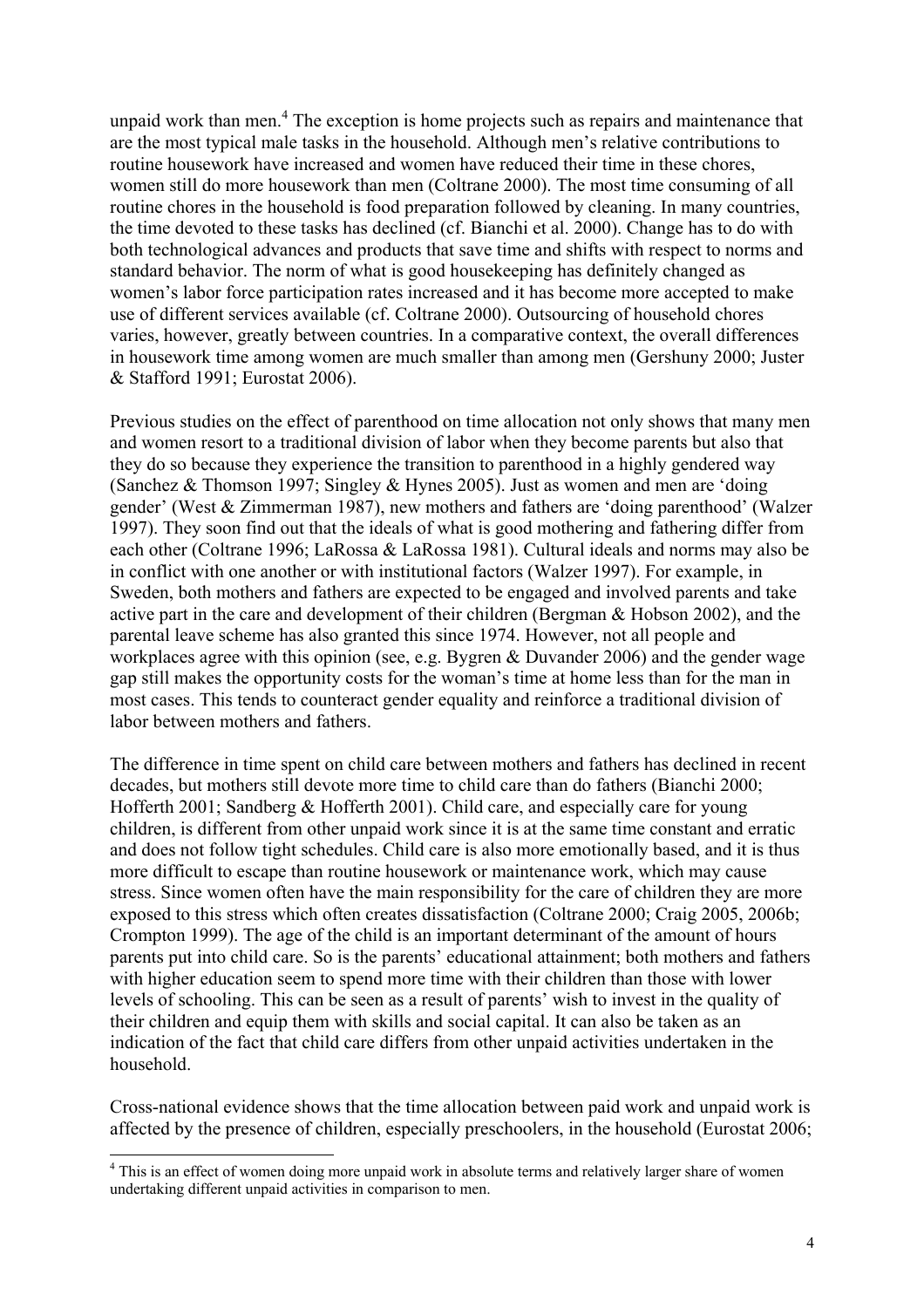Finch 2006; Flood & Gråsjö 1997). For both men and women the total work time increases and the composition of activities changes and indicates a specialization according to a traditional gender division of labor. There is however variation between countries when it comes to the extent of specialization between mothers and fathers. Some argue that this is dependent on what kind of welfare state regime (according to Esping Andersen 1990) the country adheres to (Finch 2006; Sullivan & Gershuny 2001), how oriented to gender equality the country in question is (Fuwa 2004), and what kind of work-family policies there are available (Kalleberg & Rosenfeld 1990; cf. Jacobs & Gerson 2004). In many ways the Nordic countries can be viewed as more gender equal than other countries, while a country like Italy shows, in comparison to other European countries, a very distinct division of labor between mothers and fathers (cf. Mencarini & Tanturri 2004, 2006). The standard effect of parenthood is that fathers allocate more time to paid work and mothers do more unpaid work because of the time needed for child care and extra housework that emanate from having children. In the Nordic countries, mothers' time in additional unpaid work is to a large extent covered by the parental leave schemes whereas in other countries, such as Italy, mothers withdraw from the labor market and stay at home for a longer time. The general trend, across nations, indicates, however, that the difference between mothers' and fathers' time in child care is narrowing (Bianchi 2000; Gauthier et al. 2004; Hallberg & Klevmarken 2003; Sandberg & Hofferth 2001)

The gender differences in time use, and the gendered effects of parenthood on time use, discussed so far are in line with economic theories of specialization and bargaining related to differences in the earning potentials of men and women. In the specialization model, the earnings potentials are important as determinants of comparative advantages for work in the household and the labor market respectively. This was the traditional economic approach to analyze time allocation within the household. According to this view, the typically higher male wage rate makes men specialize in paid work and women in unpaid work of which routine housework and child care make up large parts (Becker 1965, 1981; Gronau 1977). Bargaining models are either co-operative, in which the total household utility is a function of the two partners' individual utility functions, or non-cooperative, in which one of the partners' utility dominates the other (Lundberg & Pollak 1996; Manser & Brown 1980). In either case, the outcome of bargaining over intra-household allocation of time is affected by the relative earnings potential of the two partners. This can be also connected to what Thomson (1990) defines as the 'power rule' (see also Sanchez & Thomson 1997). In brief, women with higher education are more likely to be professionals and have a career; the higher position and earnings the woman has, the greater is her bargaining power within the couple context. This should lead to a more equal time allocation between partners.

# **The Swedish case**

The institutional context, and policies aimed at facilitating the work-family balance for men as well as women, plays a potentially important role in encouraging a more equal division of labor (Fuwa 2004; Jacobs & Gerson 2004). Studies show that the gender division of labor differs between countries according to what kind of welfare state or public policy regime they adhere to (Gershuny & Sullivan 2003; Fuwa 2004; Hook 2006). Sweden and the other Nordic countries stand out as more accommodating to working women and the two-earner household in relation to other European countries and the United States by stressing the role of both men and women as members of the labor force and by reducing time competition between paid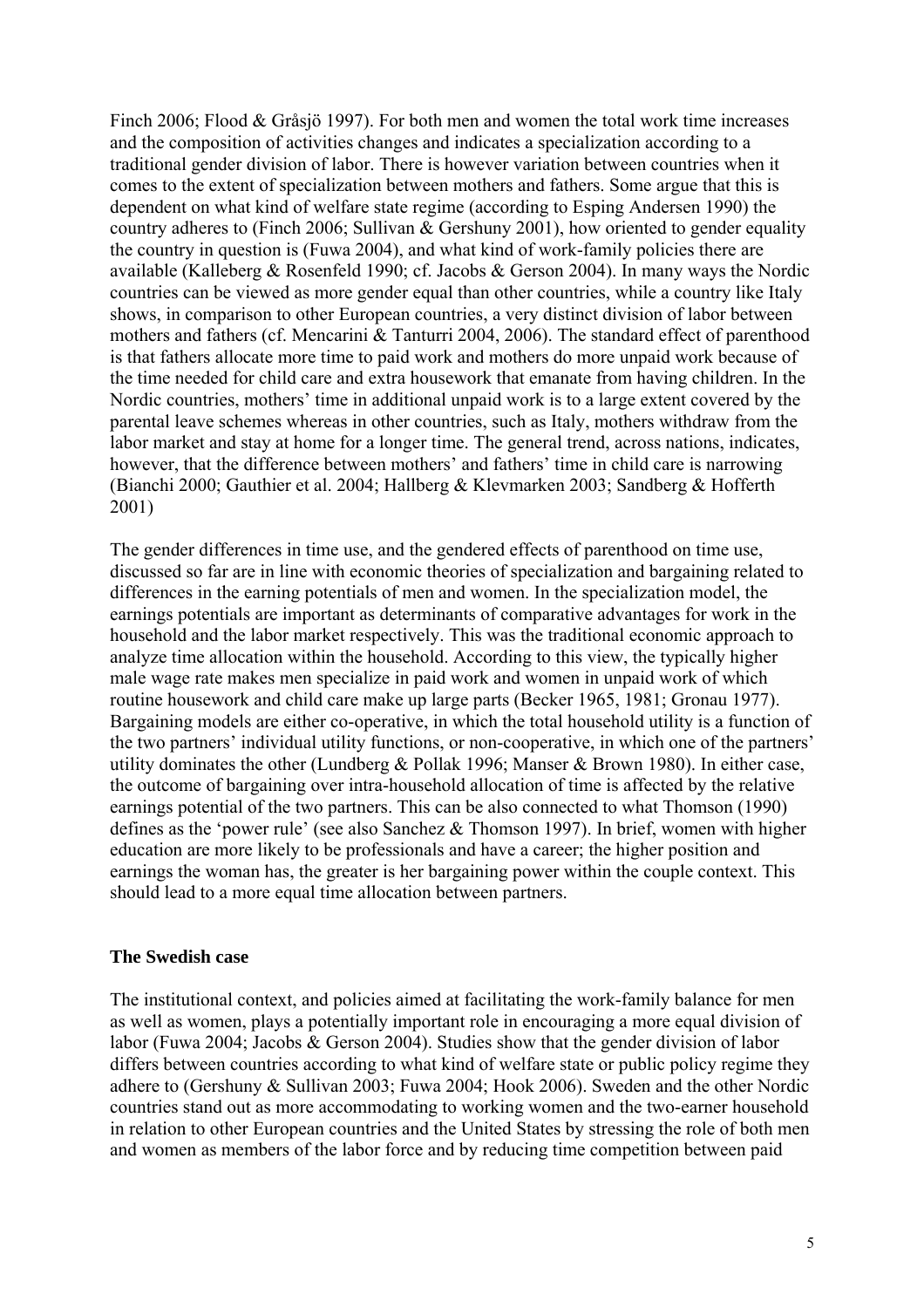work and care giving. A gender-neutral approach to family policy seems to result in more egalitarian outcomes (Gauthier 1996).

Universal welfare provision, relatively generous transfers and extensive public services characterize the Swedish welfare state. The expansion of the welfare state has however increased taxation, and tax levels are relative high compared to other countries. Rights to assistance and transfers of any kind are based on citizenship and are individualized rather than based on family status, which is important not least from a gender perspective. In many respects the expansion of the Swedish welfare state has gone together with the increase in female labor force participation. The increase in public services directed at comprehensive child care and care for the elderly and disabled enabled women to do more paid work. For many women this means work in the public sector in teaching and caring jobs with the big difference that this is work for pay instead of unpaid work at home.

When it comes to parenthood and the care of children, parental leave targets both mothers and fathers. Since 1974 men and women are granted equal rights to take time off from work to care for children. Nevertheless, women take up the major part of parental leave (about 80 percent in 2005). Fathers share has increased slowly over time both as a fraction of users and as a share of total leave. Presently, the Swedish parental insurance grants parents 480 days.<sup>5</sup> With the exception of 60 days, leave can be shared between the parents without restrictions. The 60 days in question are reserved as a quota for either parent and if he/she does not use the time the benefit days will be forfeited. In public discourse, these two months are called 'daddy months' which illuminates that parenthood is a gendered issue.<sup>6</sup> Benefits are related to previous earnings, and there is thus a strong incentive for both men and women to have labor market attachment before becoming parents. The replacement rate is high; 80 percent of previous earnings up to a maximum for most of the period. In addition, public sector employees and many professionals in the private sector are almost fully compensated by their employers. The government otherwise finances the parental leave scheme.

Parental leave benefits are, like most other social transfers, subjected to taxation but also generating pension rights. The tax system puts high taxes on for example labor income. Income taxation is based on individual and not on family income since 1971. This has favored married women's employment and helped create the two-earner household. The combination of strong progressiveness of tax scales and joint taxation of couples imposed a high marginal tax rate on married women's work, which fell considerably when separate taxation was introduced (Sundström 1987). Other tax reforms in the early 1990s reduced marginal taxes substantially<sup>7</sup> and increased labor supply for both men and women, but more for men (Aronsson & Palme 1998; SOU 1995:104). However, the positive effects of tax reform were affected by severe economic crisis, structural change and high unemployment rates for both men and women during much of the 1990s. Not only did the Swedish economy undergo restructuring but so did the Swedish welfare state. The provision of public services was cut back and so were the replacement rates of several transfers. This makes the 1990s an interesting and illuminating decade to study.

-

 $<sup>5</sup>$  The Swedish parental leave scheme is very flexible; days can be used on either a full-time or part-time basis</sup> and until the child turns eight years.

 $6$  In 1995, when the quota was first introduced, the leave was extended correspondingly. In 2002, only the quota was extended, which, affected the number of days that the other parent could take.

 $<sup>7</sup>$  The highest marginal personal income tax rates dropped from approximately 80 percent to about 50 percent in</sup> 1991.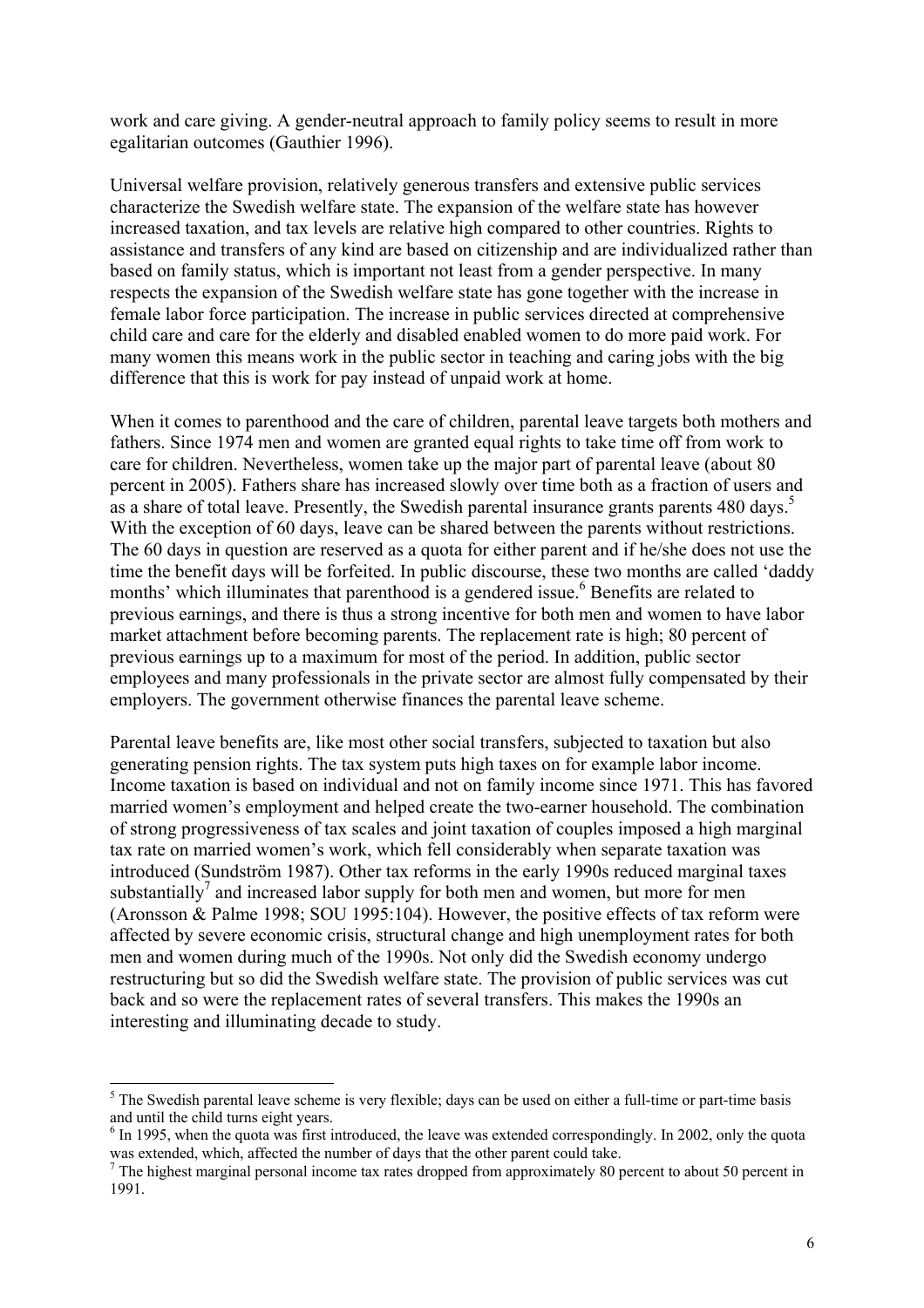Those who were hit the hardest by the development during the 1990s were young people aged 20–24 and families with young children, dependent on public services and transfers. Employment rates dropped dramatically for all, but especially for young people who had a relatively beneficial labor market situation in the late 1980s (see figure 1). Young people's labor market situation was extremely problematic in the early years of the decade. Many thus decided to stay on in education, in order to ameliorate their labor market chances (Björklund et al. 1998; SOU 2000:37). A shift in labor market policy allowed unemployment to rise rapidly. Previous, unemployment in Sweden had been very low in international comparison. As shown in figure 2 unemployment peaked in 1993 at 8.2 percent and then decreased but never returned to its previous low level. Men's unemployment followed the general development pattern and peaked at 9.7 percent in 1993 whereas women experienced the highest unemployment rate (7.5) in 1996/1997, very much due to the restructuring of the welfare state and drop in public sector employment. High unemployment and an increasing share of the population in education and inactivity affected the income of many people negatively. Altogether, the developments affected a large part of the population that experienced a sense of economic insecurity, even though they were not actually unemployed themselves. Those who were employed, on aggregate, tended to work more hours and take less time off. Demographic effects were general delays in important life course transitions such as leaving home, cohabitation and becoming a parent. Total fertility dropped from a peak in 1990 of 2.13 children per woman to an historic low of 1.50 in 1999. Still, this is higher than the levels observed in some other European countries (e. g. Kohler et al. 2002). Despite harsh economic conditions, the 1990s also brought about reforms with the aim to enhance gender equality. Some of these were targeted at parents and at increasing fathers' share up of parental leave.

- Figures  $1 \& 2$  here

It is difficult to immediately see how the economic crisis of the 1990s should have affected the gendered time allocation in the household. The general trend, however, both regarding policy and public discourse, have been in the direction of increased involvement of fathers in parenthood, and we should therefore expect to find increasing similarities in the effect of parenthood on time use between men women over time.

#### **Data**

We use data from the Multinational Time Use Study (MTUS) for two waves of time diary surveys in 1990/91 and 2000/01 conducted by Statistics Sweden (World 5.5 – release 2, MTUS 2006; see also Gershuny 2000 for a discussion on data collection and data quality). The data includes information on how respondents spend their time on 41 different grouped activities (out of 150 original activity codes) within a 24-hour period. In the version used we have only access to main activities from the diaries, not secondary activities. Time allocated to different activities was reported in 10 minutes intervals for one weekday and one weekend day by a sample of about 7500 individuals in the two waves drawn from the population registers. The first survey was carried out September 1990 to June 1991 and had a response rate of 50 percent, while the second survey was carried out October 2000 through September 2001 and had a response rate of 75 percent. The sample used includes men and women in ages 20–64 years. We have grouped the different time use activities into five main groups, which we expect to be related to parenthood in different ways, and two residual categories: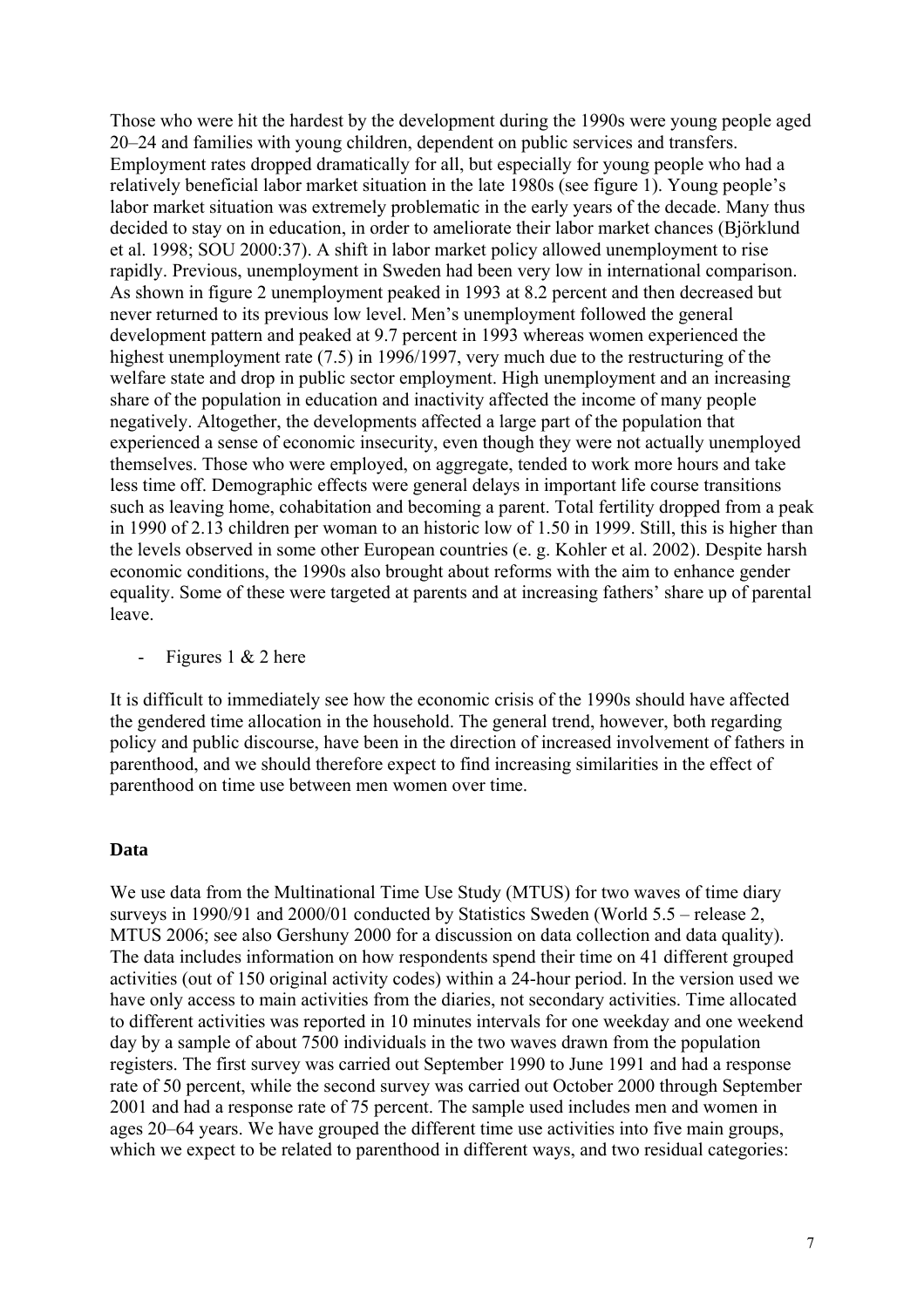*1. Paid work* includes formal work outside the home, paid work at home, and second jobs. We did not include travel to and from work because we are primarily interested in the effect of parenthood on working time, and we do not want to confound this with time allocated to travel. For example if a parent reduces the workday, the travel time to and from work will normally not change (except in cases where rush hours can be avoided due to the shorter work day), but if a parent stays at home one day a week travel time will be affected, and hence the same change in working time would give different changes in paid work. It also tends to inflate part-time workers time in paid work disproportionately. Since most part-timers are females and part-time work is strongly associated with the presence of young children, this may cause an unnecessary gender bias in the estimates of actual paid work.

2. *Routine housework* is defined as cooking/washing up, doing housework (cleaning, laundry etc), shopping, and domestic travel (for example when shopping). The first two categories are quite straightforward to include in this group, even though some high quality – i.e. nonroutine – cooking is also included, especially on weekends. Shopping, on the other hand, includes both routine tasks such as shopping groceries or clothing for the kids, and shopping more as a leisure activity. Since there is no possibility in the data to make a distinction between different kinds of shopping we have included shopping in the routine housework category because we expect that most of the time devoted to shopping concerns the routine aspects of it.

3. *Maintenance housework* includes gardening and odd jobs (washing the car, repairing the house, walking the dog etc). Most of this work is not a routine activity connected to the house in the same sense as the former category. Repair activities, car washing etc are less regular than for example cooking, which makes it reasonable to treat it as a separate category. In a traditional gender division of labor we also expect men to be more involved in this activity, while women are more involved in routine housework, and this is an important reason for keeping them apart.

4. *Child care* includes different aspects of time with children, both more routine activities and more high quality activities. It thus includes changing diapers, bathing children, etc and reading, talking and playing with the kids.<sup>8</sup> It also includes being present at child activities.

5. *Individual leisure* time includes leisure time spent in activities judged to be individually oriented. This does not mean that the activity has to be performed alone, but that it is done for personal benefit and not part of family life more generally. Making this kind of distinction is not unproblematic. We have included activities such as hunting, fishing, playing sports, watching sports at spectator events, going to the cinema, theater, music, parties, dancing, restaurants, visiting friends, reading books (non-work related), newspapers, magazines, entertaining friends, and doing hobbies. We have not included time watching TV, listening to radio, going to church, doing voluntary work, and similar activities. Although TV time has increased, on average, for both men and women between 1990/91 and 2000/01 it is very likely to be an activity that is combined with a secondary activity such as cooking, eating, doing other kinds of routine housework and child care. This we cannot consider since we lack information on secondary activities and other people being present during the activity. Instead we focus on leisure activities reported as main activities that are more 'pure' than watching TV (cf. Bittman & Wajcman 2000; Mattingly & Bianchi 2003). Voluntary work and some other similar activities may very likely be child-related or related to work or the neighborhood

-

<sup>&</sup>lt;sup>8</sup> Cf. Craig (2006a) for a discussion on different types of child care activities and gendered aspects of time in childcare that may be both quantitatively and qualitatively different.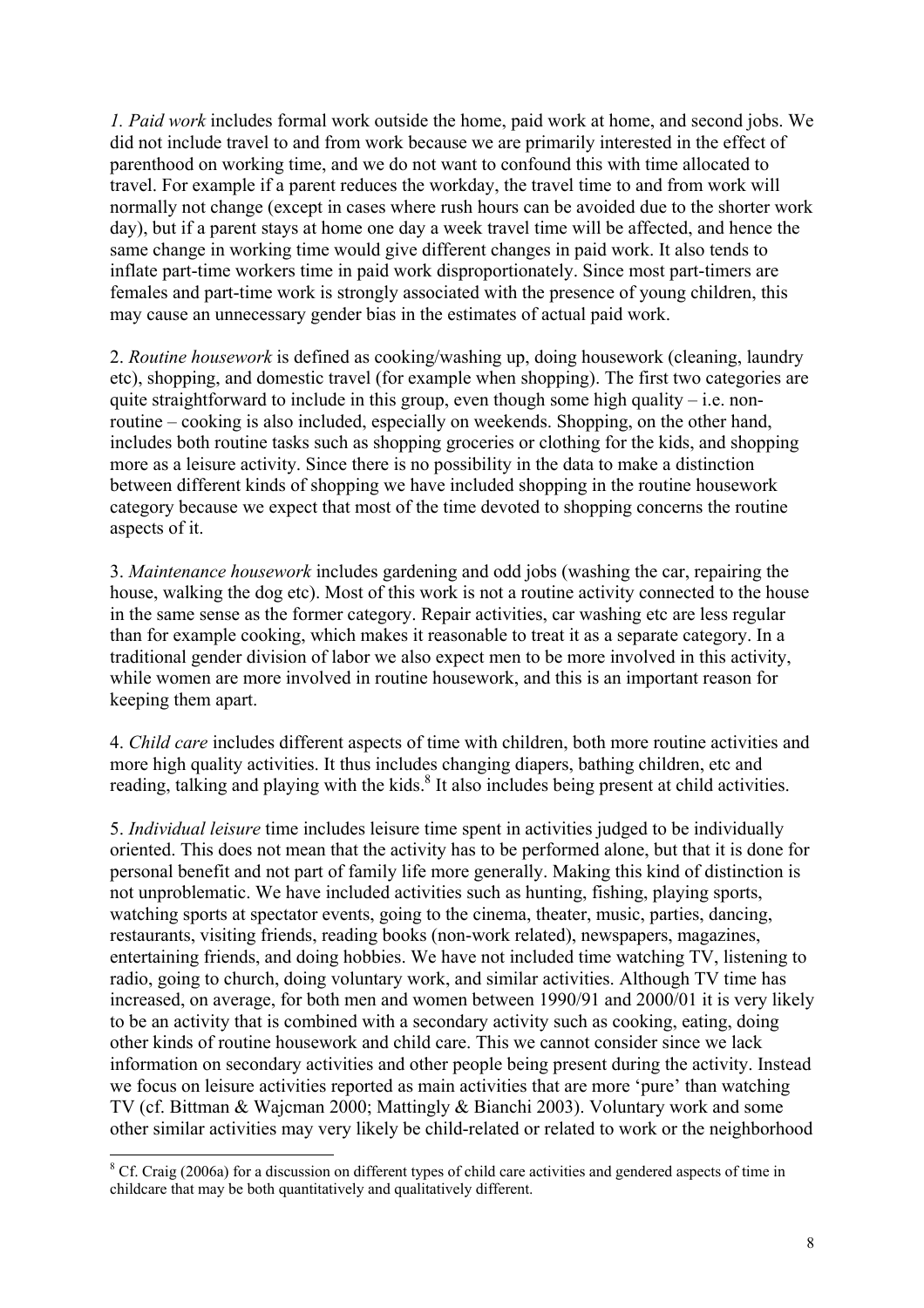community and are also different from other kinds of leisure activities since they are less 'leisurely'.

In addition to these five categories we also include two residual categories: *sleep* and *other*. The latter is a residual category which includes meals, different forms of travel, personal services, dressing and toilet, and a number of non-individual leisure activities (e.g. watching TV, listening to radio, going to church, excursions and walks).

We look at the time allocated to these seven activities for two different periods corresponding to the two waves in 1990/91 and 2000/01. We also distinguish between weekdays (Monday– Friday) and weekends (Saturdays and Sundays) because the time use patterns are likely to be quite different on weekends and weekdays. Due to small sample size we have not been able to study differences in time use between different weekdays or between Saturday and Sunday. Although there are such differences they are likely to be much less pronounced that differences between weekdays on the one hand and weekends on the other.

# **Basic time use patterns 1990/91—2000/01**

Table 1 displays descriptive statistics on the different time uses in the sample. Looking first at weekdays we see that a larger proportion of men spend time in paid work compared to women, and they also work longer days on average than women (534 minutes for men and 445 minutes for women in 1990/91). It is also clear that the time in paid work declined quite a bit between 1990/91 and 2000/01. For men the proportion not working at all increased from 20 to 28 percent and the mean time in paid work for those who worked declined by 48 minutes. For women the proportion not working also increased while the time working for those who worked declined by only 13 minutes. The reason behind the seemingly high proportions of both men and women not doing any paid work at all is consistent with the effects of the severe economic crisis during the 1990s. The early years of the 1990s recorded negative economic growth and a dramatic increase in unemployment and fewer people in employment. 1994 was a turning point, but growth can after that be characterized as 'jobless' and there has been a general decline in hours worked throughout the 1990s.<sup>9</sup> Many organizations cut back on personnel in order to increase productivity and competitiveness, which among other things increased exits to pre-retirement and induced more young people to continue studying (SOU 2000:37). Secondary and higher education expanded enormously and a number of new colleges and universities were established all over the country. Björklund et al. (1998) illustrate this by showing that alongside the drop in employment – equivalent to about 400,000 individuals aged 16–34 in the years 1988-1997 – 170,000 individuals resorted to education. Between 1990/91 and 2000/01 the number of students enrolled in higher education increased by more than 50 percent from about 200,000 to 330,000.

- Table 1 here

Comparing weekdays with weekends we see that a much higher proportion do not work in the weekends, which is what could be expected. They also worked shorter days (around 320–330 minutes per day, or about 5.5 hours including breaks), but there were practically no differences between men and women. There was not as much change over time in paid work at weekends as was the case during weekdays, which is consistent with the general decline in

 9 The decline in hours worked during the 1990s is, according to the Swedish *Labour Force Surveys* somewhat bigger for men than for women.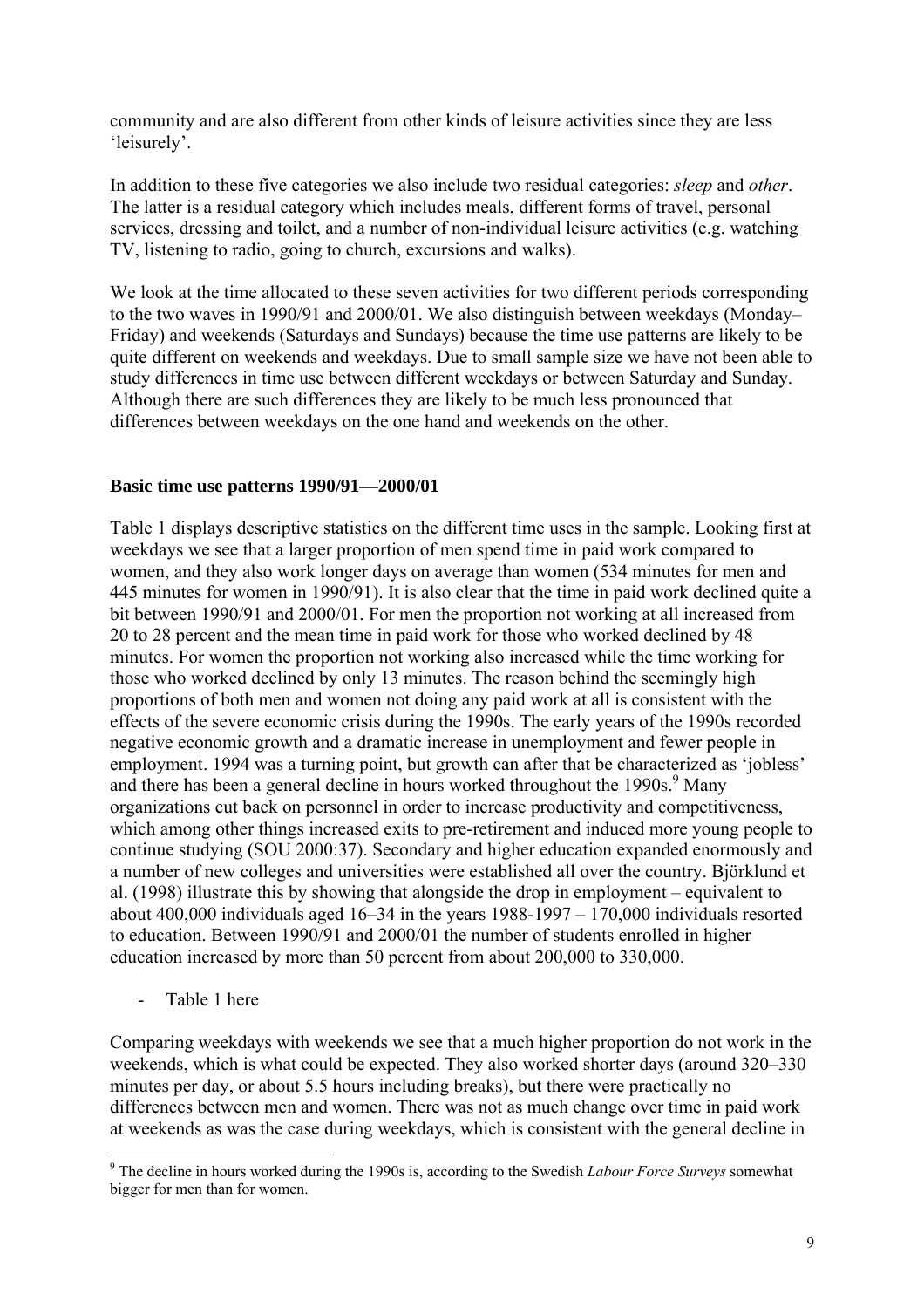hours worked and the fact that people are not very inclined to take up secondary jobs during weekends.

The time spent in housework declined between the two periods. Men reduced the time spent on routine housework by 11 minutes on weekdays and by 24 minutes on weekends. Moreover, the proportion of men not doing any routine housework at all increased from 9 percent on weekdays in 1990/91 to 17 percent in 2000/01, and the corresponding increase on weekends was from 8 to 13 percent. Also the proportion of women not doing any routine housework increased, but from much lower levels: from 2 to 4 percent on weekdays and from 1 to 4 percent during weekends. The major part of the change in time allocated to routine housework can be attributed to the fact that women cut their time. Women, like men, reduced the time spent on routine housework by about one hour per day on weekdays (63 minutes) and by more than one hour per day on weekends (78 minutes). Thus, Swedish families considerably reduced the time spent on routine housework between the 1990 and 2000, which is also true in several other countries (Bianchi et al. 2000). To a large extent this is explained by less time spent cooking (see table 2). On average women spent 39 minutes less cooking on weekdays in 2000/01 than they did in 1990/91, while the corresponding decline for men was 9 minutes. However, also the time spent cleaning the house declined by 19 minutes for women but increased by 3 minutes for men. The time spent shopping increased somewhat for both men and women during weekdays. Time spent cooking declined even more on weekends than on weekdays for both men and women, while the time spent cleaning the house and doing laundry changed less on weekends than on weekdays. Since outsourcing of domestic work and upkeep of the household is expensive due to a high tax wedge on labor, it is relatively rare in Sweden. Thus, the decrease in the time devoted to cleaning is likely to be associated with a change in housekeeping standards and perhaps also with gender attitudes that not only make it acceptable for men to do housework but also for women *not* to do it (cf. Bianchi et al. 2000).

Table 2 here

Turning to time devoted to maintenance work (gardening etc) this did not change a great deal during the weekdays (table 1). Often maintenance is considered the traditional male domain of unpaid work. Men do more maintenance housework than women, both on weekends and weekdays. Men spent about half an hour more than women on this activity in both 1990/91 and 2000/01. On weekends men did about an hour more maintenance work in 1990/91 than did women, but men reduced their time by 26 minutes between the two periods, while there was no change for women. About half of both men and women did no maintenance work at all, similar on weekdays and weekends.

A majority of both men and women spent no time caring for children, which of course reflects the fact that many people without young children in the household are included in the sample. For those who did spend some time on child care, women did about 50 minutes more than men on weekdays in 1990/91, and about half an hour more on weekends in the same period. The differences between the sexes declined during the 1990s to 24 minutes more for women on weekdays and 15 minutes on weekends. It is also interesting to note that both men and women spent less time on child care in 2000/01 than they did in 1990/91, which is opposite to the trends observed for earlier periods in several European countries and the United States (see Bianchi 2000; Gauthier et al. 2004), but in line with trends for Sweden from 1984 to 1993 (Hallberg & Klevmarken 2003).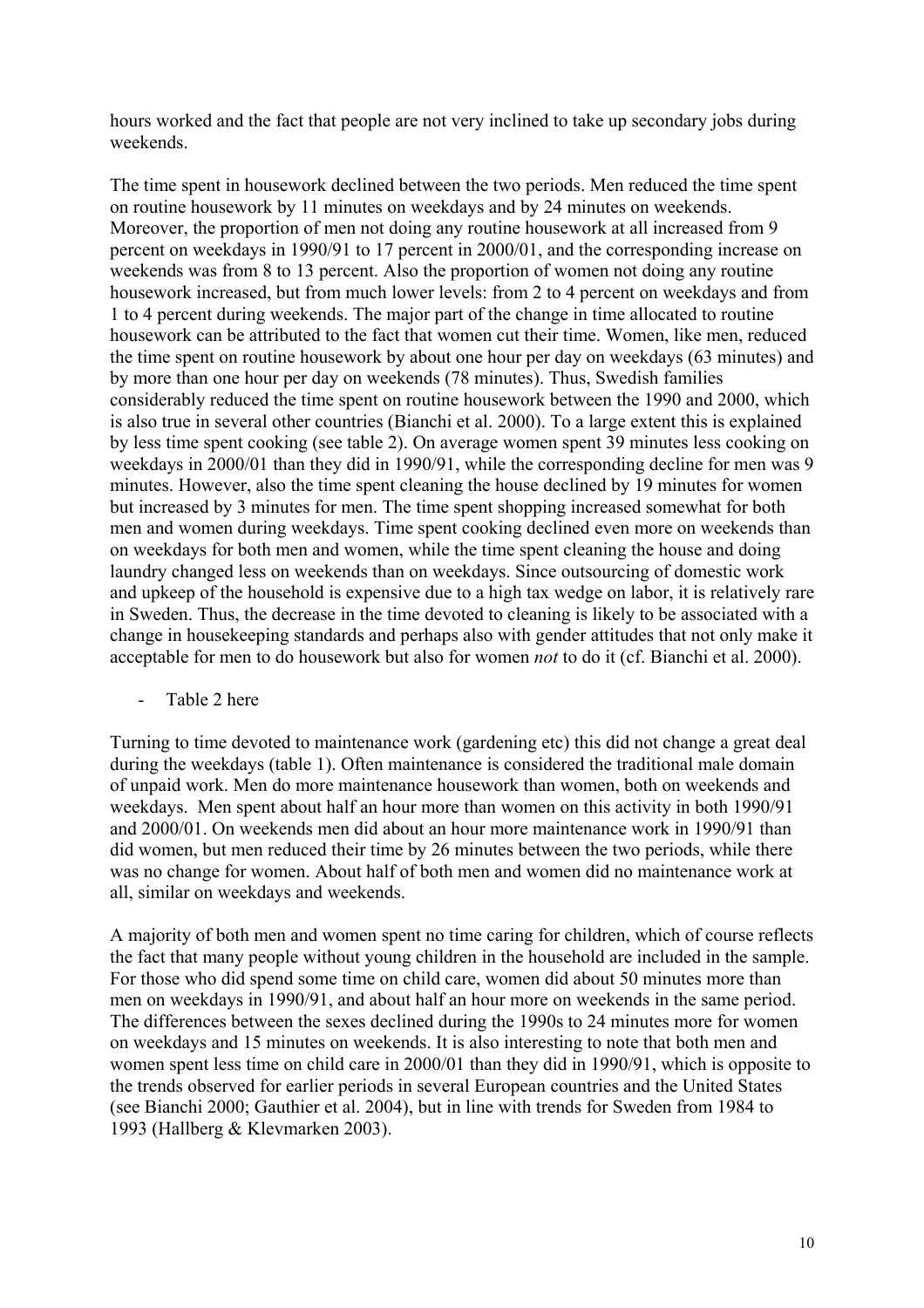Men seem to have more time to individual leisure than women and the difference increased somewhat between the periods from 9 minutes more for men on weekdays and 33 minutes more on weekends to 21 minutes more on weekdays and 39 minutes more on weekends. Looking at the category other, which includes a number of non-individual leisure activities, it is clear that women spent somewhat more time on these activities during weekdays than men. Both men and women increased their time spent on individual leisure and other activities, indicating that some of the time cut off from routine housework was channeled into leisure activities, both individual and non-individual.

Finally, men and women devoted similar amounts of time sleeping, a bit less than 8 hours during weekdays and about 9 hours during weekends. During weekdays men slept about a quarter of an hour less than women in both periods, while men and women slept almost exactly as much during weekends in both periods.

### **Parenthood and time use**

The main focus of this paper is to study the differences between parents and non-parents in time use to get an idea of how parenthood affects the time allocation in Swedish families. To do this we estimate multivariate regression models to control for important background variables that are likely to have an impact on time use (see table 3). We include *age* and *age squared* to control for linear and non-linear age effects on time use in different activities. *Household type* controls for differences between individuals living in different household contexts. *Activity* indicates the individual's main activity (full-time work including selfemployed, part-time work, unemployed, retired, student, or other). We also control for *spousal employment* (full-time work including self employed, part-time work, not in paid work). *Household income* is divided into three categories: highest 25%, middle 50% and lowest 25%. Unfortunately, individual income is not available in the data. Finally we control for the *educational level* of the individual (primary, secondary, or higher education).

Table 3 here

Our main concern is to assess the differences between men and women regarding the impact of parenthood on time use. We therefore estimate models where sex is interacted with age of youngest child in the household (no children under 18 in the household, 0–4, 5–13, and 13– 17). The base effect of age of youngest child indicates the effect for men (reference category for sex) and the interaction effect gives the additional effect, if any, for women.

As was clear from table 1, considerable proportions of individuals spend no time at all on some activities, which violates the normality assumption of ordinary least squares regression. Assuming that the likelihood of spending time in an activity and the actual time spent are both determined by the same factors we estimate a (left-censored) Tobit model<sup>10</sup>:

$$
y_i^* = x_i \beta + \mu_i, \quad \mu_i \sim N(0, \sigma^2)
$$

where  $y_i^*$  is a normally distributed latent (non-censored) variable. The observed dependent variable  $y_i$  equals  $y_i^*$  if  $y_i^*$  >0 and 0 otherwise (see, e.g., Long 1997). The reported coefficients indicate the effects of the explanatory variables  $(x_i)$  on the latent variable  $y_i^*$ .

<sup>-</sup> $10$  OLS estimates using the same explanatory variables yielded highly similar results.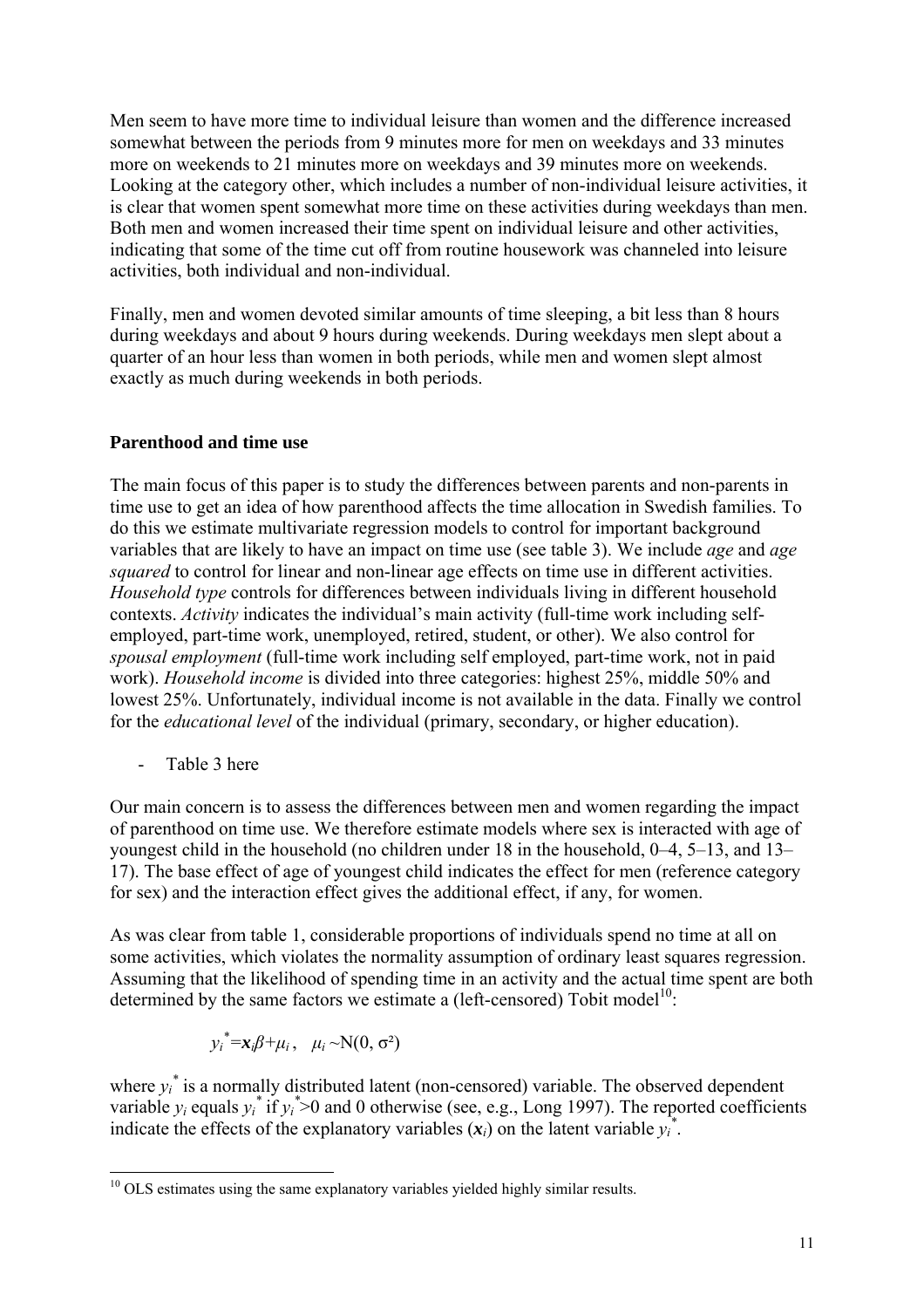Tables 4 and 5 display the tobit estimates for both periods (weekdays and weekends, respectively), and tables 6 and 7 show the effects of the interaction between parenthood and gender for the two periods separately, controlling for the same covariates as in tables 4 and 5. Looking first at the two waves combined in table 4, women clearly spend less time on paid work, maintenance housework and individual leisure than do men, but instead spend more time on routine housework, child care, sleep and other activities. The picture is quite similar for weekdays and weekends, except for sleep and other activities, for which there are no gender differences during weekends.

Tables 4 & 5 here

There are clear age effects on the time use pattern as could be expected. Older people devote more time to paid work, but the effect declines at higher ages. Older people also spend more time doing routine housework and maintenance housework, while they have less individual leisure time, spend less time caring for children (not statistically significant), sleeping and on other activities. Also in these cases the effects are non-linear and get smaller at higher ages. The patterns are very similar in weekdays and weekends.

There are strong effects of type of activity on time spent in paid work both in weekdays and weekends, which is also what one could expect. Activity also affects time spent on non-paid work, and more so during weekdays than on weekends. Together with students, full-time workers devote the least time during weekdays to routine housework, maintenance housework, child care and individual leisure, and also have the least time for sleep and other activities. On weekends the differences in time use by activity are much less pronounced.

Spousal employment affects routine housework in the expected way. Having a spouse working full-time in the labor market increases the time devoted to routine housework both in weekdays and on weekends, which is a clear indication of division of labor in the household.

Given the other variables in the model, people in households with higher income spend less time on routine housework and child care, and instead work more during weekdays. On weekends however the time spent in paid work declines with higher household income (cf. Gershuny 2000 on change in leisure time patterns). People with higher income also devote more time to maintenance work, probably because they are more likely to be home owners, have vacation homes, cars etc. It is interesting to note that income does not seem to affect the time available for individual leisure.

Education affects time use in several ways. People with secondary education work less and spend more time doing routine housework during the weekdays than people with higher or lower education. There are also similar differences on weekends. People with higher education do less maintenance work and have more time for individual leisure than people with less education, while they spend less time sleeping. Time devoted to child care also increases with education, which has also been found in several other studies (e.g. Craig 2006c; Hill & Stafford 1974, 1985; Robinson & Godbey 1997). In a study using Swedish interview data for 1984 and 1993, however, Hallberg and Klevmarken (2003) did not find an effect of schooling on time spent with children.

Looking finally at changes between periods in time spent in various activities controlling for the other variables in the model it is quite clear that people spent less time on paid work, routine housework, maintenance work (weekends only) and child care in 2000/01 compared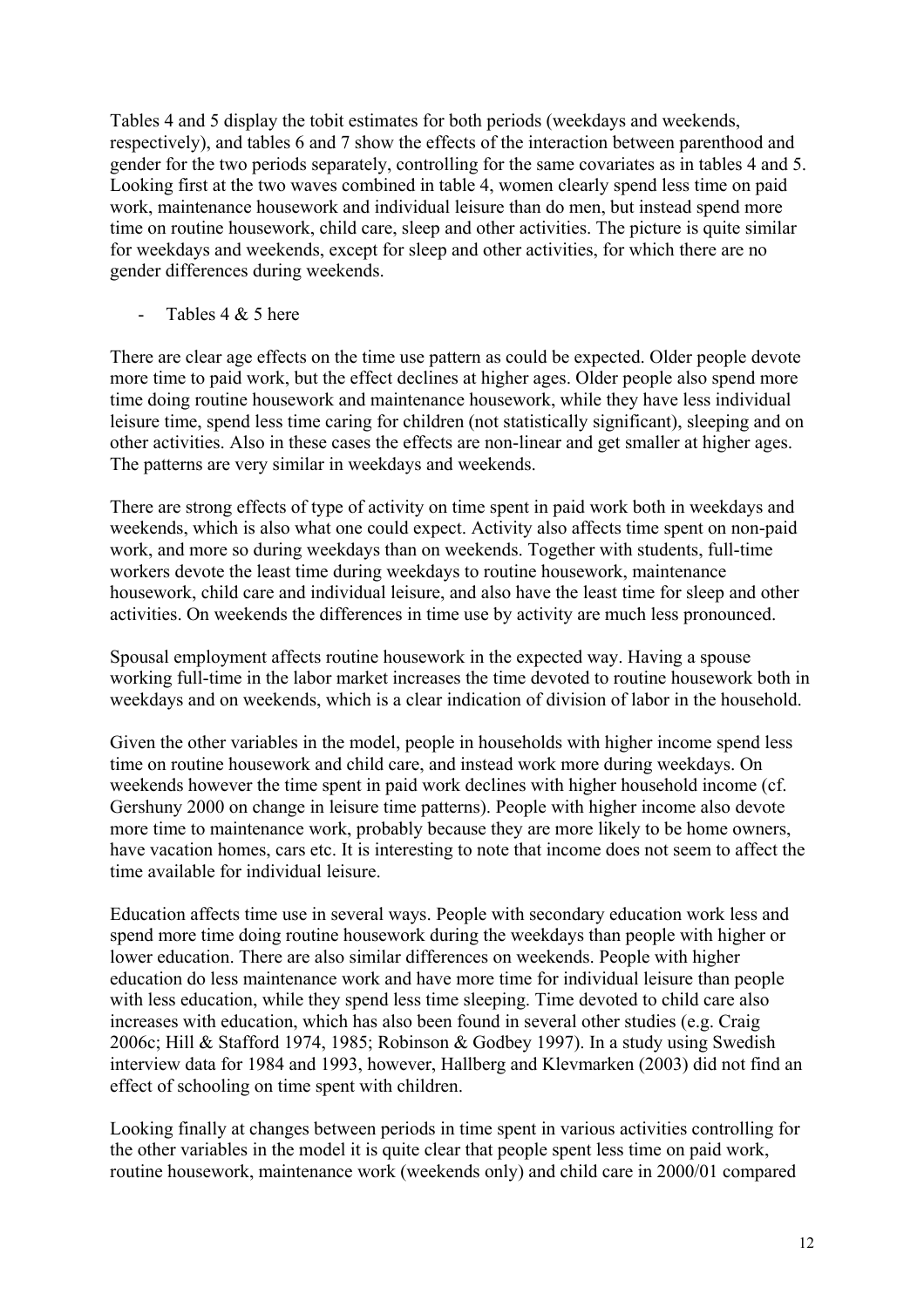to ten years earlier, while they spent more time on individual leisure, sleep and other activities. This was also indicated by the basic patterns in table 1, and adding the control variables did not change this picture in any considerable way.

We now turn to the effect of parenthood on time use. As previously mentioned the base effects of age of youngest child in the household show the effects for men (reference category for sex) and the interaction effects show the additional effects for women. Thus, to get the net effect of having children aged 0–4 for women the base effect and the interaction effect have to be added. It is quite clear that having children under five significantly affects the time use patterns for both men and women. Fathers to young children work shorter days, both on weekdays and weekends, than comparable men without young children, and for mothers to young children the effect is even larger on weekdays, but not on weekends (cf. Carlin & Flood 1997; Flood & Gråsjö 1997). There are no statistically significant differences for parents to older children, but from looking at the coefficients we see that the pattern is similar, but the effects are smaller.

Fathers to young children do more routine housework in weekdays than comparable men without young children. The same is true for mothers to young children, and the effects of having children are larger for women than for men and also present for mothers with children 5–17 years old, which is not the case for fathers. On weekends fathers to young children do not spend more time doing routine housework than other men, but for women there is still an effect of having children under 5.

Naturally, parents to children under 18 devote more time to child care than people without children in these age groups, and the effect gets smaller for older children. What is perhaps more interesting is that the effect of having children under five on the time devoted to child care is larger for women than for men, although only marginally so. For children older than four there are no such gender differences in the impact of parenthood on time devoted to child care.

Parents to young children also have less time for individual leisure than comparable men and women without young children. During weekdays there is no difference in this effect between men and women, but on weekends the negative effect on leisure time of having children under five is larger for women than for men. Somewhat surprisingly time devoted to sleep does not differ significantly between parents to young children and other men and women, while the time left for other activities is less for fathers, and especially for mothers, compared to other men and women.

Taken together it seems clear that parenthood affects both men and women in the same direction towards less time spent in paid work, individual leisure and other activities, and more time spent on routine housework and child care. Especially for paid work and routine housework the effects are larger for women than for men. This may be interpreted as supporting the hypothesis that the gender based division of labor in the household become more traditional following the transition to parenthood, even though the direction of change in time use is the same for mothers and fathers.

We now turn to a comparison of the effects of parenthood in the two periods. Tables 6 and 7 display the effects of gender, age of children and the interaction effects between the two by period (in addition to what is shown in the tables, the models estimated also include the same covariates as in table 4). It is clear that the pattern changed a great deal in the 10-year period.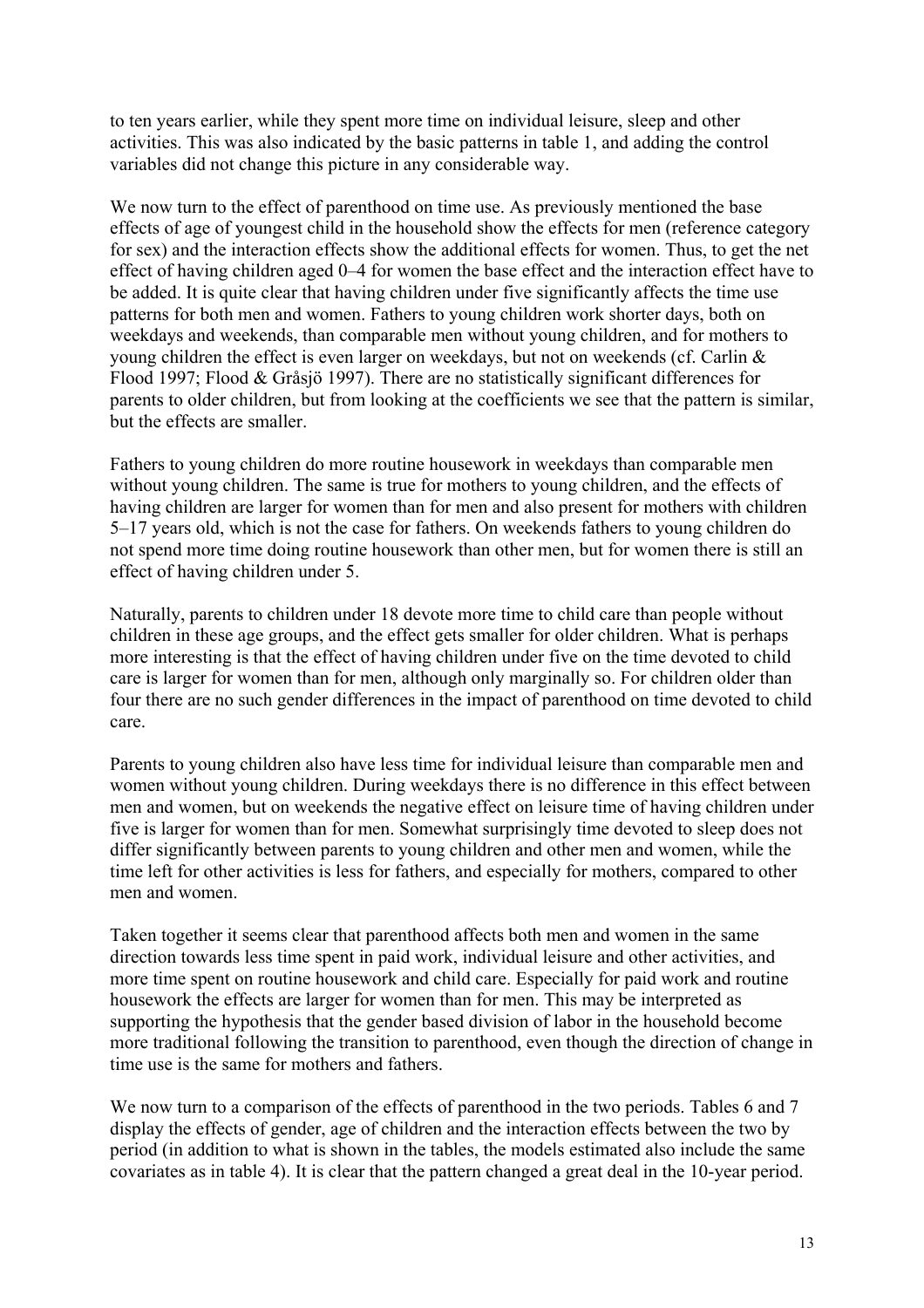In 1990/91 there was no effect of parenthood on the time spent by men in paid work, while there was a quite powerful negative effect for women. Similarly there was no statistically significant difference between fathers to young children and other comparable men in time devoted to routine housework, while mothers to young children did considerably more such work than other comparable women. Parents to young children also had less time for individual leisure, but there were no differences between men and women in this regard. There was no effect of parenthood on sleep, while parents spent less time on residual activities. The latter effect was also stronger for mothers than for fathers.

Tables 6 and 7 here

In 2000/01 the pattern was quite different. Both mothers and fathers to young children now devoted less time to paid work, even though the effect was still larger for women. When it comes to routine housework the previous difference in the effect of parenthood between men and women had now disappeared. Both mothers and fathers to young children (below age 13) devoted more time to routine housework than comparable men and women. Similarly there were no more any differences in the effect of parenthood on men and women in terms of time devoted to child care, and individual leisure (except for a negative additional effect of having older children for women).

### **Concluding discussion**

In previous research there has been an almost general consensus that parenthood strengthens a traditional division of labor in the household. Thus, even though young, childless, people might share household chores rather equally, and work a similar number hours in the labor market before the arrival of the first child, parenthood is likely to change this in a fundamental way. The birth of a child increases the demand for other unpaid work in the household. If this work is to be carried out by one of the spouses (usually the woman), time allocated to paid work is likely to decline, which, depending on different country-specific transfer systems, may induce the other spouse (usually the male) to increase time spent in paid work. Parenthood, in this way, strengthens the division of labor in the household, and increases specialization. The fact that it is most often women who take on an increasing share of unpaid work, while men increase their time in paid work, is consistent with actual wage differentials and differences in sectors of employment between men and women, whether a result of intrahousehold bargaining or simple specialization according to comparative advantages to maximize joint household income.

Our findings seem to give some support to this view, although not in the same profound way as in some other counties that put less stress on the two-earner household. In 1990/91 parenthood did not affect the time spent by men in neither paid work nor routine or maintenance housework, but it did increase the time spent in child care and decrease leisure time. For women the effects of parenthood were much larger, decreasing the time in paid work and increasing the time devoted to housework and child care. Thus, even though men did not actually increase their working time following parenthood, the traditional division of labor was no doubt strengthened by parenthood. The reason why women could work fewer hours despite adding new household members and fathers not increasing their working time, is found in the generous provision of parental leave at high replacement rates and the legal right to reduce work hours when having children under 12 primarily exercised by women,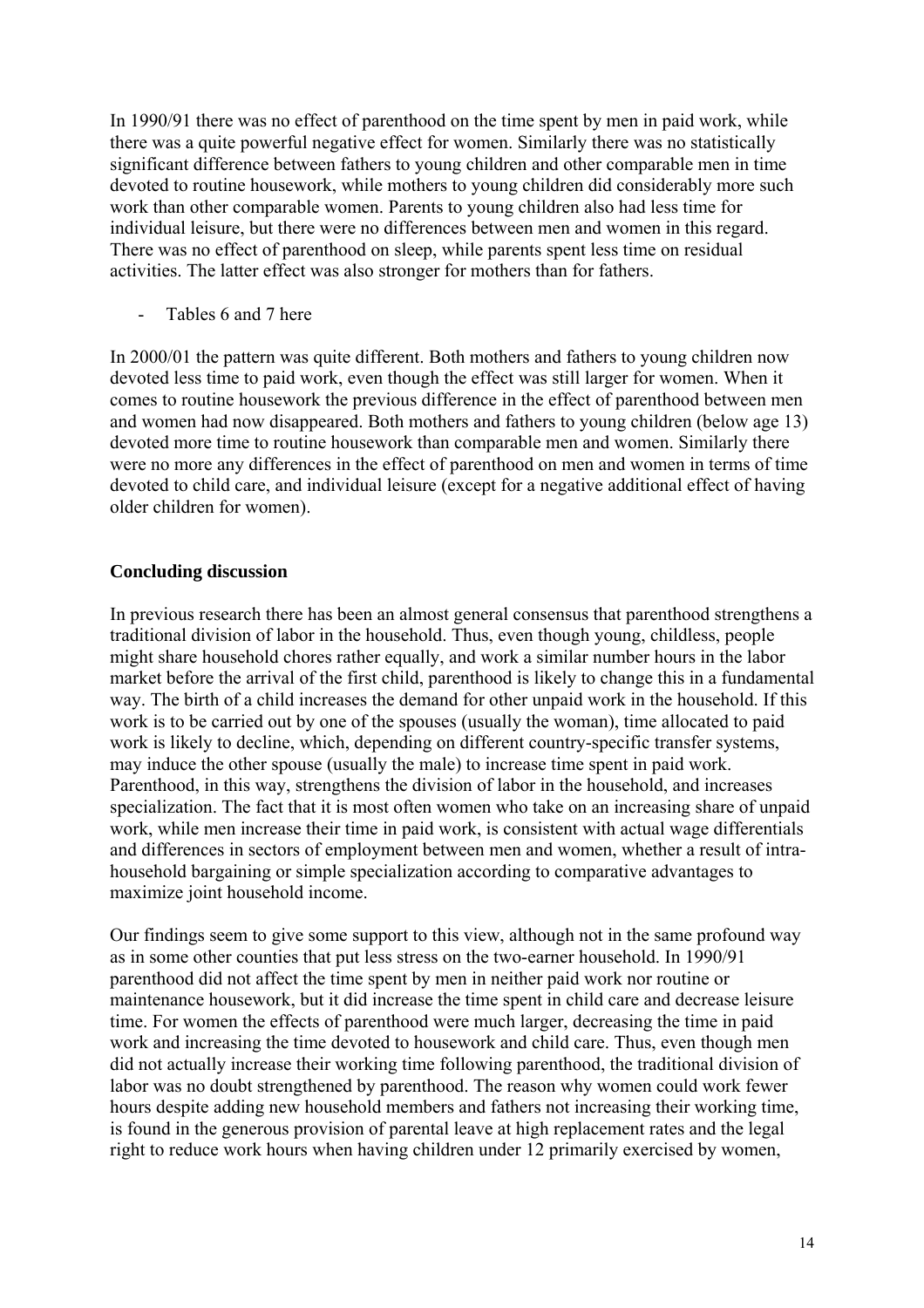implying that most women actually kept most of their income despite being out of the labor force.

Ten years later, in 2000/01, the picture was entirely different. Fatherhood now changed time use of men in a similar way as motherhood did for women. Time in paid work declined and time devoted to routine housework increased on weekdays as well as weekends. Even though mothers to young children still reduced their time in paid work more than did fathers to young children – and this is also reflected in the unequal sharing of parental leave and temporary parental leave between mothers and fathers and the prevalence of part-time work especially among women with young children (e.g. Meyer 2007; Sundström & Duvander 2002) – there were no observable differences between men and women in the impact of parenthood on the time allocated to routine housework and maintenance housework. Parenthood might also have increased the time devoted to child care somewhat more for women than for men, but the effect was not statistically significant.

Although the sharing of parental leave continues to be unequal, men's share of parental leave increased during the 1990s; from 7 percent in 1990 to 12 percent in 2000, the sharing of temporary parental leave was however constant about 35 percent. Only a limited fraction of fathers exercise their right to take time off from work in order to care full-time or part-time for their children. But the gradual increase, that is still continuing, may be seen as a gradual adjustment on behalf of the fathers to a more gender equal division of labor in the home as well as in the labor market. The fact that highly educated and professional working women and their partners share parental leave more equally (Meyer 2007; Sundström & Duvander 2002) can be seen as an indication of increased bargaining power of women as argued in the literature (Lundberg & Pollak 1996; Manser & Brown 1980, Thomson 1990) and that there is an increasing group of people that try to change their behaviour and be more equal and thus allocate their time in a less traditional way.

It might also be that other institutions matter and affect fathers' involvement in child care and routine housework. This could be a high degree of flexibility in work schedules among an increasingly large part of the working population, a reduction in working hours when having children and easy access to affordable, high-quality child care outside the home. These factors allow both parents to work and care on a daily basis and may favour a more equal sharing of tasks in general (cf. Jacobs & Gerson 2004). During the 1990s, flexibility increased and became an important feature of many organizations. For parents, flexibility enables them to take time off to care and perhaps compensate for this later on (cf. England & Farkas 1986; Presser 1994). When it comes to child care outside the home, the share of children aged 1-6 in public child care increased from 57 percent in 1990 to almost 80 percent in 2000. In Sweden, non-parental child care is organized by the local authorities, it is easily accessible to parents and highly subsidized, which enables fathers and mothers to spend time with children after work and care for them in a different way than full-time stay-at-home mothers and fathers would do.

Taken together, it seems that time allocation became more similar for men and women, as did the effect of parenthood during the 10-year period under study. Surely, this also has to do with changing norms and gender roles. Active fatherhood was on the political agenda in the 1990s but so were the negative economic effects of motherhood. In the summary of a large investigation of gender equality in Sweden, increased gender equality in the family was singled out as one of the most important issues to promote gender equality in society at large (SOU 1998:6). However, real economic factors such as a stagnating gender wage gap and a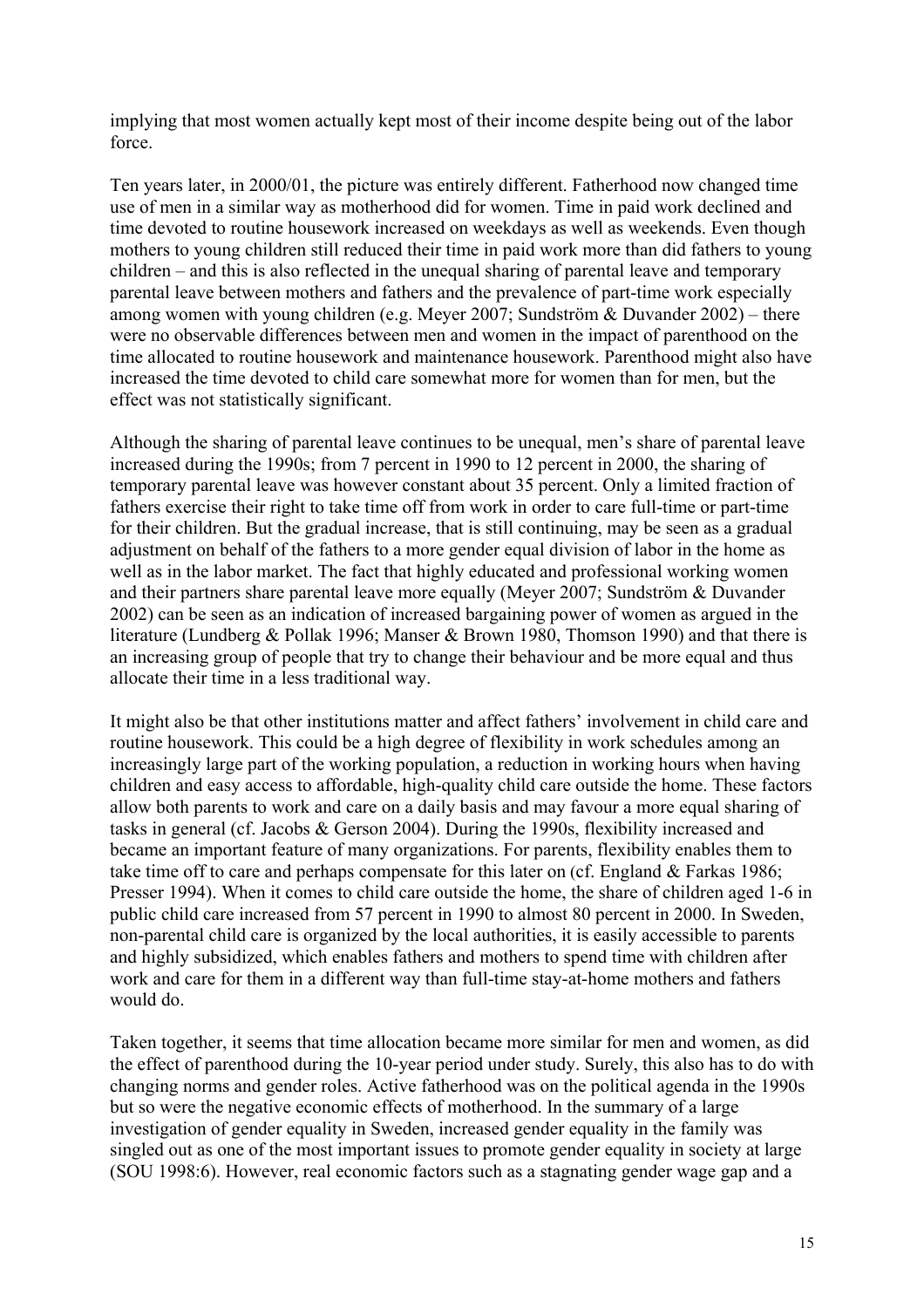highly segregated labor market with women being over-represented in the lower-earning jobs probably slowed down change and helped preserve a rather traditional gender division of labor when it comes to the aggregated categories paid and unpaid work. Some even argue that the family-friendly policies in Sweden and the other Nordic countries showed negative effects on women's position in the labor market (Datta Gupta et al. 2006). As long as the replacement rate for parental leave is less than 100 percent there will be economic incentives for the parent with the lowest wage rate to take up most of the leave. Nevertheless, it appears as if parenthood at the turn of the millennium did not strengthen the traditional division of labor between men and women as it did in the early 1990s. Overall, gender differences in time use still indicate a traditional division of labor household labor, but parenthood cannot be blamed to the same extent as before.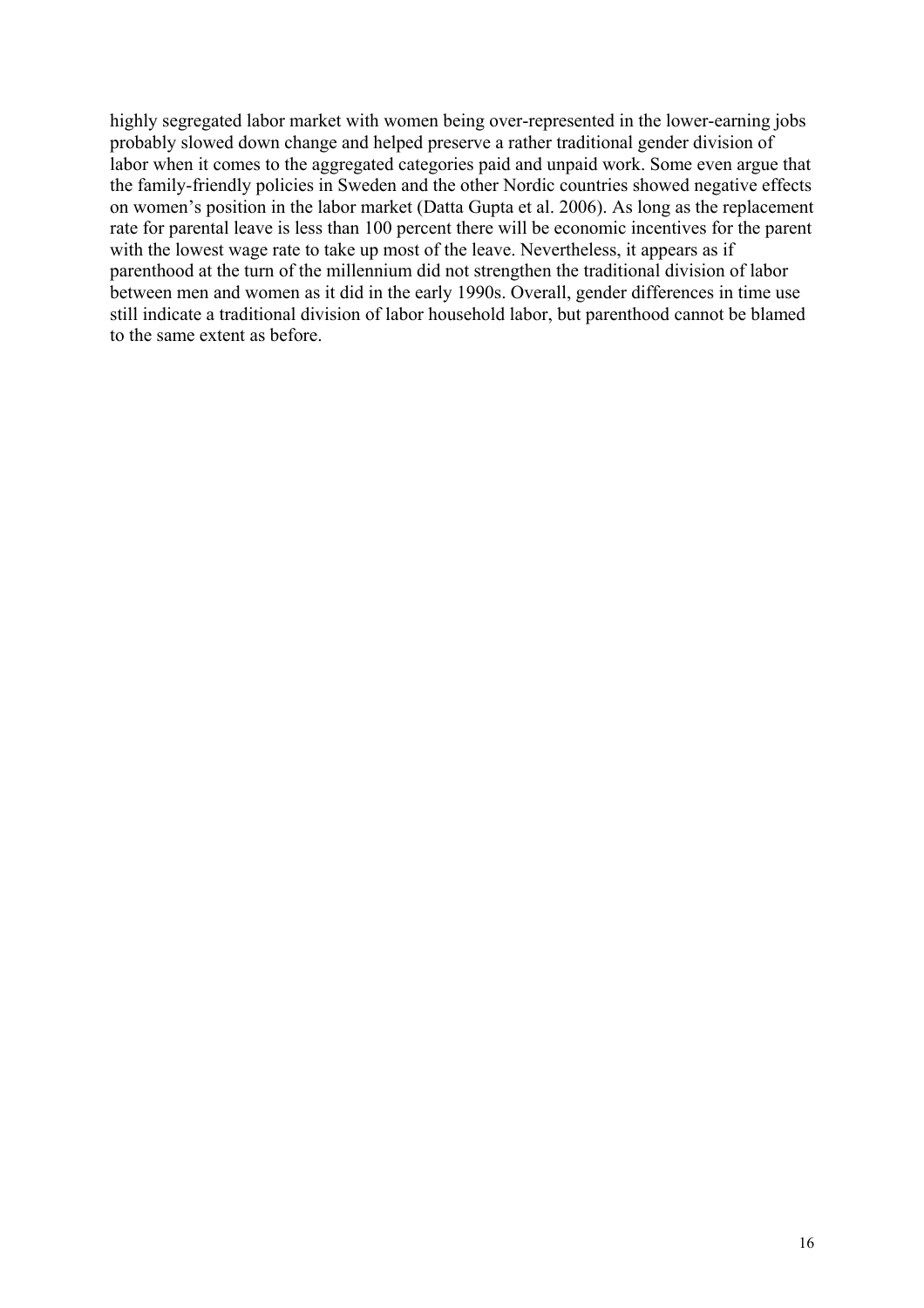#### **References**

Adam, B. (1995), *Timewatch: A social analysis of time.* Cambridge: Polity Press.

- Aldous, J. Mulligan, G. M. & Bjarnason, T. (1998), "Fathering over time: What makes the difference?" *Journal of Marriage and the Family* 54: 699–707.
- Aronsson, T. & Palme, M. (1998), "A decade of tax and benefit reform in Sweden: effects on labour supply, welfare and inequality" *Economica* 65: 39–67.
- Becker, G. S. (1965), "A theory of the allocation of time", *The Economic Journal* 80: 493– 517.
- Becker, G. S. (1981), *A treatise on the family*. Cambridge: Harvard University Press.
- Bergman, H. & Hobson, B. M (2002), "Compulsory fatherhood: The coding of fatherhood in the Swedish welfare state", in *Making men into fathers: Men, masculinities and the social politics of fatherhood*, edited by Hobson, B. M*.* Cambridge: Cambridge University Press.
- Bianchi, S. M. (2000), "Maternal employment and time with children: Dramatic change or surprising continuity?", *Demography* 37: 410–414.
- Bianchi, S. M., Milkie, M. A., Sayer, L. C. & Robinson, J. P. (2000), "Is anyone doing the housework? Trends in the gender division of household labour", *Social Forces* 79: 191–228.
- Björklund, A. et al. (1998), *Välfärdspolitik i kristid håller arbetslinjen?* Välfärdspolitiska rådets rapport. Stockholm: SNS.
- Bittman, M. & Wajcman, J. (2000), "The rush hour: The character of leisure time and gender equity", *Social Forces* 79: 165–189.
- Brewster, K. L. & Rindfuss, R. R. (2000), "Fertility and women's employment in industrialized nations", *Annual Review of Sociology* 26: 271–296
- Bygren. M. & Duvander, A.-Z. (2006). "Parent's workplace situation and father's parental leave use", *Journal of Marriage and the Family* 68:363–372.
- Carlin, P. S. & Flood, L. (1997). "Do Children Affect the Labor Supply of Swedish Men? Time Diary vs. Survey Data." *Labour Economics* 4:167–183
- Coltrane, S. (1996), *Family man. Fatherhood, housework, and gender equity.* New York: Oxford University Press.
- Coltrane, S. (2000), "Research on household labor: Modeling and measuring the social embeddedness of routine family work", *Journal of Marriage and the Family* 62: 1208–1233.
- Craig, L. (2005), "Children and the revolution. A time-diary analysis of the impact of motherhood on daily workload", *Journal of Sociology* 42: 125–143.
- Craig, L. (2006a), "Does father care mean fathers share? A comparison of how mothers and fathers in intact families spend time with children", *Gender & Society* 20: 259–281.
- Craig, L. (2006b), "Do time use patterns influence fertility decisions? A cross-national inquiry", *International Journal of Time Use Research* 3: 60–87.
- Craig, L. (2006c), "Parental education, time in paid work and time with children: an Australian time-diary analysis" *The British Journal of Sociology* 57: 553–575.
- Crompton, R. (ed.)(1999), *Restructuring gender relations and employment.* Oxford: Oxford University Press.
- Datta Gupta, N., Smith, N. & Verner, M. (2006), "Child care and parental leave in the Nordic countries: A model to aspire to?", *IZA DP No. 2014.* Bonn: IZA.
- Drew, E. et al. (eds.) (1998), *Women, work and the family in Europe.* London: Routledge.
- Ekberg, J., Eriksson, R. & Friebel, G. (2005). "Parental Leave A Policy Evaluation of the Swedish 'Daddy-Moth' Reform." *IZA Discussion Paper* N0. 1617. Bonn, Genrmany.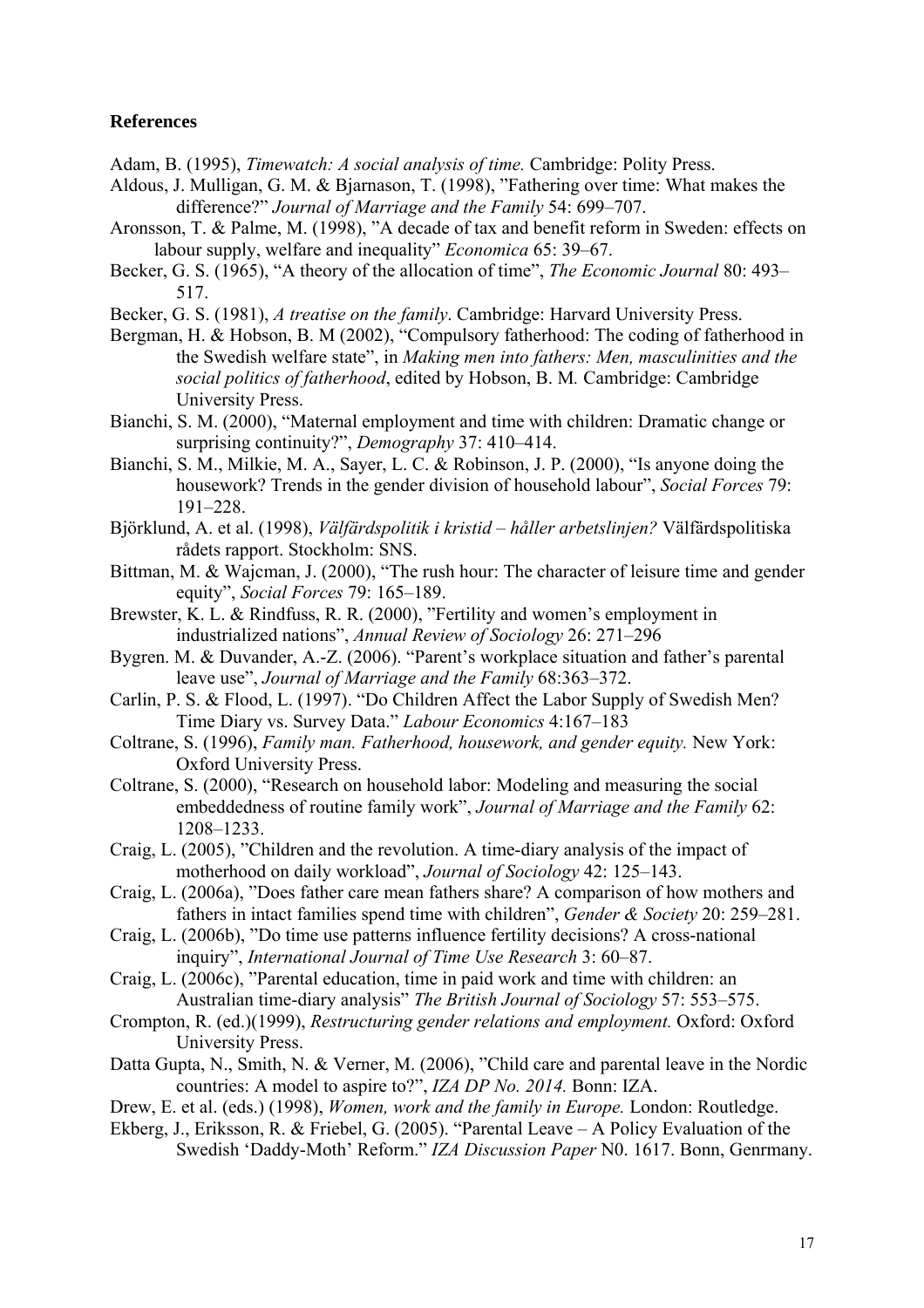England, P. & Farkas, G. (1986), *Households, employment and gender: A social, economic and demographic view.* New York: Aldine.

Esping Andersen, G. (1990), *The three worlds of welfare capitalism.* Cambridge: Polity Press. Eurostat. (2006), *Population and social conditions 4/2006.* Luxemburg: Eurostat.

- Fenstermaker, S. B. (1985), *The gender factory: The appointment of work in American households.* New York: Plenum.
- Finch, J. (2006), "Gender equity and time use", in Bradshaw, J. & Hatland, A. (eds.) *Social policy, employment and family change in comparative perspective.* Harmondsworth: Edward Elgar.
- Flood, L. & Gråsjö, U. (1997), "Tid för barn, tid för arbete", in Ahrne, G. & Persson, I. (eds.) *Familj, makt och jämställdhet.* (SOU 1997: 138). Stockholm: Fritzes.
- Fuwa, M. (2004), "Macro-level gender inequality and the division of household labour in 22 countries", *American Sociological Review* 69: 751–767.
- Gauthier, A. H. (1996). *The state and the family: a comparative analysis of family policies in industrialized countries*. Oxford: Clarendon Press.
- Gauthier, A. H., Smeeding, T. M. & Furstenberg, Jr. F. F. (2004), "Do we invest less time in children? Trends in parental time in selected industrialized countries since the 1960s". Unpublished paper.

Gershuny, J. (2000), *Changing times: Work and leisure in postindustrial society*. Oxford: Oxford University Press.

- Gershuny, J. & Robinson, J. P. (1988), "Historical changes in the household division of labour", *Demography* 25: 537–552.
- Gershuny, J. & Sullivan, O. (2003), "Time use, gender, and public policy regimes", *Social Politics* 10: 205–228.
- Gronau, R. (1977), "Leisure, home production, and work: The theory of the allocation of time revisited", *Journal of Political Economy* 101: 1099–1128.
- Hallberg, D. & Klevmarken, A. (2003), "Time for children: A study of parent's time allocation", *Journal of Population Economics* 16: 205–226.
- Hill, C. R. & Stafford, F. P. (1974). "Allocation of time to preschool children and educational opportunity", *Journal of Human Resources* 15:219–239.
- Hill, C. R. & Stafford, F. P. (1985), "Parental care of children: Time diary estimates of quantity, predictability and variety", in Juster, T. F. & Stafford, F. P. (eds.), *Time, goods, and well-being.* Ann Arbor: The University of Michigan Press.
- Hochschild, A. R. (1989), *The second shift: Working parents and the revolution at home.* New York: Penguin.
- Hochschild, A. R. (1997), *The time bind.* New York: Henry Holt.
- Hofferth, S. (2001), "Women's employment and care of children in the United states", in van der Lippe, T. & van Dijk, L. (eds.), *Women's employment in a comparative perspective*. New York : Aldine de Gruyter.
- Hook, J. L. (2006), "Care in context: Men's unpaid work in 20 countries, 1965–2003", *American Sociological Review* 71: 639–660.
- Jacobs, J. A. & Gerson, K. (2004), *The time divide: Family and gender inequality.*  Cambridge: Harvard University Press.
- Juster, F. T. & Stafford, F. P. (1991), "The allocation of time: Empirical findings, behavioural models, and problems of measurement", *Journal of Economic Literature* 29: 471– 522.
- Kalleberg, A. & Rosenfeld, R. (1990), "Work in the family and in the labor market: A crossnational, reciprocal analysis", *Journal of Marriage and the Family* 52: 331–346.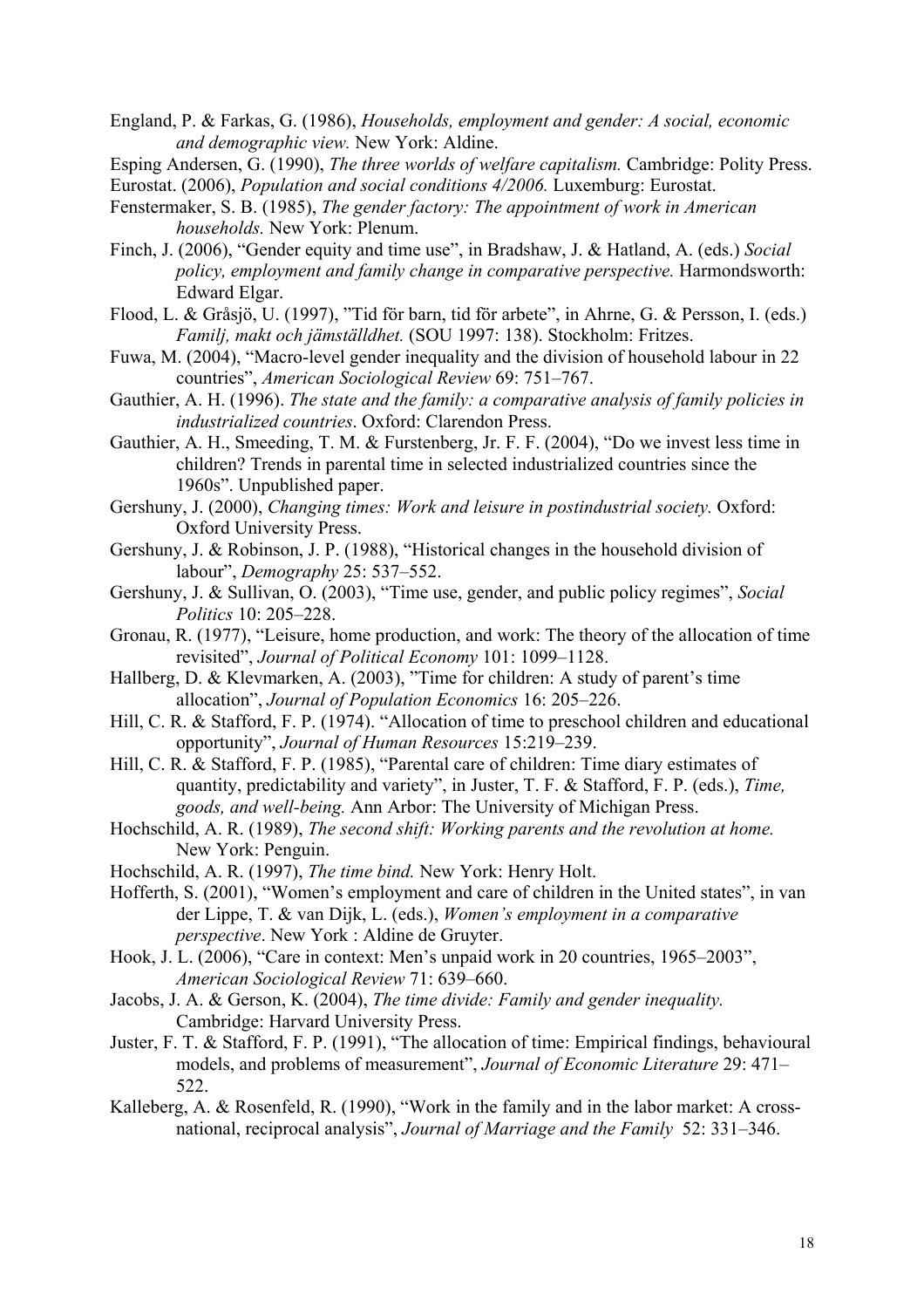- Knijn, T. & Selten, P. (2002), "Transformations of fatherhood: the Netherlands", in Hobson, B. H. (ed.), *Making men into fathers: Men, Masculinities and the social politics of fatherhood.* Cambridge: Cambridge University Press.
- Kohler, H.-P., Billari, F. C. & Ortega, J. A. (2002), "The emergence of lowest-low fertility in Europe during the 1990s. *Population and Development Review* 28: 641–680.
- LaRossa, R. & LaRossa, M. M. (1981), *Transition to parenthood: How infants change families.* Beverly Hills: Sage Publications.
- Long, J. S. (1997), *Regression models for categorical and limited dependent variables.* Thousand Oaks: Sage Publications.
- Lundberg, S. & Pollak, R. A. (1996), "Bargaining and distribution in marriage", *Journal of Economic Perspectives* 10: 139–158.
- Manser, M & Brown, M. (1977), "Bargaining analyses of household decisions", in *Women in the labor market,* edited by Lloyd, C. B. & Andrews, E. S. New York: Columbia University Press.
- Mattingly, M. J. & Bianchi, S. M. (2003), "Gender differences in the quantity and quality of free time: The U.S. experience", *Social Forces* 81: 999–1030.
- Mencarini, L. & Tanturri, M. L. (2004), "Time use, family role-set, and childbearing among Italian working women", *Genus* LX: 111–138.
- Mencarini, L. & Tanturri, M. L. (2006), "Childcare involvement of Italian Fathers." Paper presented at PAA 2006 in Los Angeles.
- Meyer, A. (2007), *Studies on the Swedish parental insurance.* Lund Economic Studies 140. Doctoral Dissertation, the Department of Economics, Lund University.
- Pleck, E. H. & Pleck, J. H. (1997), "Fatherhood ideals in the United States: Historical dimensions" in Lamb, M. E. *The role of the father in child development.* New York: Wiley.
- Presser, H. (1994), "Employment schedules among dual-earner spouses and the division of household labour by gender", *American Sociological Review* 59: 348–364.
- Robinson, J. P. & Godbey, G. (1997), *Time for life: The surprising ways Americans use their time.* University Park: Pennsylvania State University Press.
- Sanchez, L. & Thomson, E. (1997), "Becoming mothers and fathers. Parenthood, gender, and the division of labour", *Gender & Society* 11: 747–772.
- Sandberg, J. & Hofferth, S. (2001), "Changes in children's time with parents: United States, 1981–1997", *Demography* 38: 423–436.
- Sayer, L. (2005), "Trends in women's and men's paid work, unpaid work and free time", *Social Forces* 84: 285–303.
- Singley, S. G. & Hynes, K. (2005), "Transitions to parenthood. Work-family policies, gender and the couple context", *Gender & Society* 19: 376–397.
- Spain, D. & Bianchi, S. M. (1996), *Balancing act: Motherhood, marriage and employment among American women.* New York: Russell Sage.
- SOU 1995: 104. Betänkande av Kommittén för utvärdering av skattereformen (KUSK). Stockholm: Fritzes.
- SOU 2000: 37. *Välfärdens förutsättningar.* Stockholm: Fritzes.
- Sullivan, O. & Gershuny, J. (2001), "Cross-national changes in time use: some sociological (hi)stories re-examined", *British Journal of Sociology* 52: 331–347.
- Sundström, M. (1987), "Det svenska arbetskraftsutbudet –förändringar och framtidsutsikter" in *Arbetsmarknadspolitik under debatt. 10 forskares syn på arbetsmarknadsproblem.* Stockholm: Liber.
- Sundström, M. & Duvander, A-Z. E. (2002), "Gender division of childcare and the sharing of parental leave among new parents in Sweden", *European Sociological Review* 196: 1371–1760.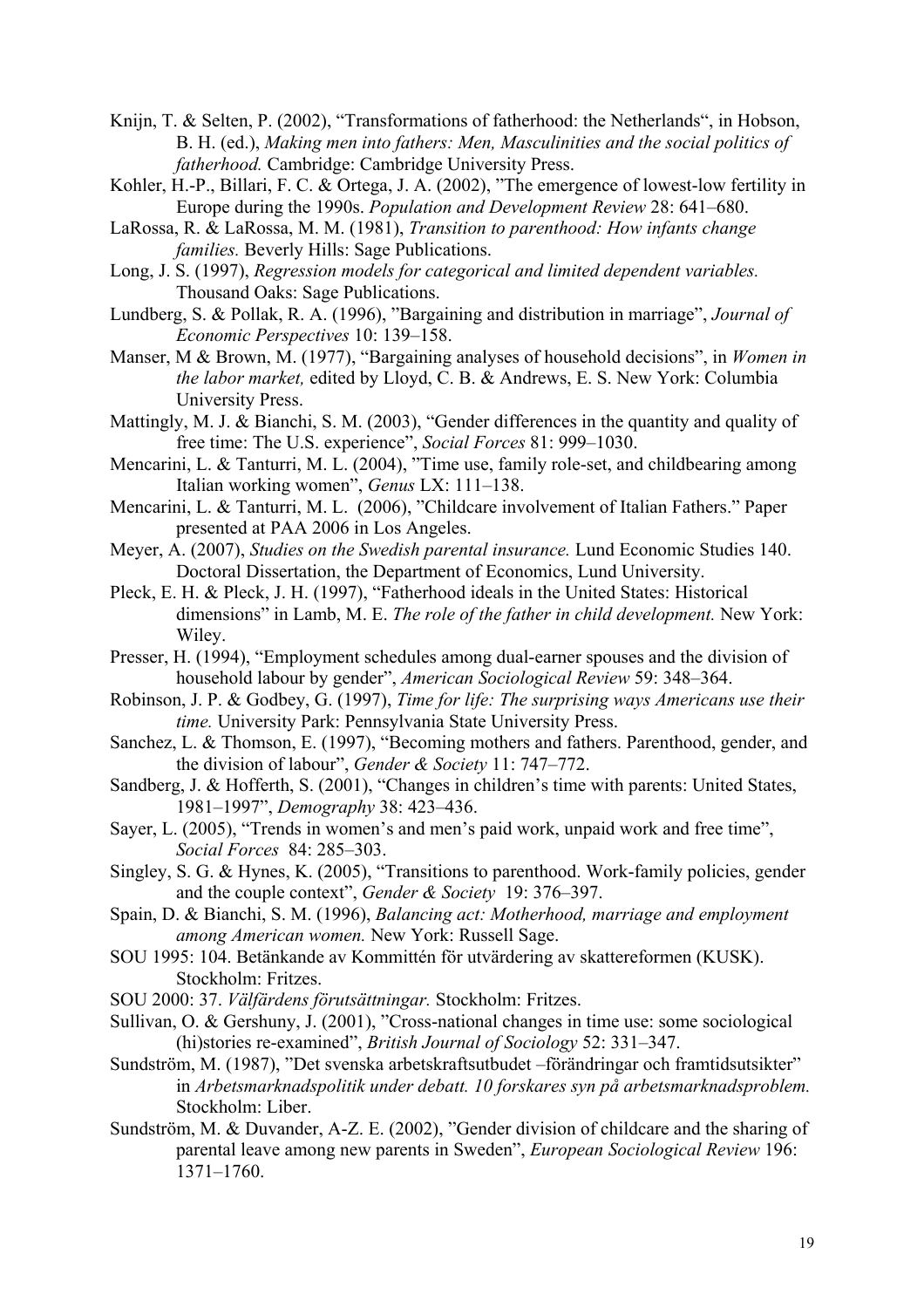- Szalai, A. (ed.) (1972), *The use of time: Daily activities of urban and suburban populations in twelve countries.* The Hague: Mouton.
- Thomson, E. (1990), "Two into one: Structural models of couple behaviour", in Draper, C. W. & Marcos, A. C. (eds.), *Family variables: Conceptualisation, measurement and use.* Newbury Park: Sage.
- Waldfogel, J. (1998), "Understanding the 'family gap' in pay for women with children", *Journal of Economic Perspectives* 12: 137–156.
- Walzer, S. (1997), "Contextualizing the employment decision of new mothers", *Qualitatively Sociology* 20: 211–227.
- West, C. & Zimmerman, D. H. (1987), "Doing gender", *Gender & Society* 1: 125–151.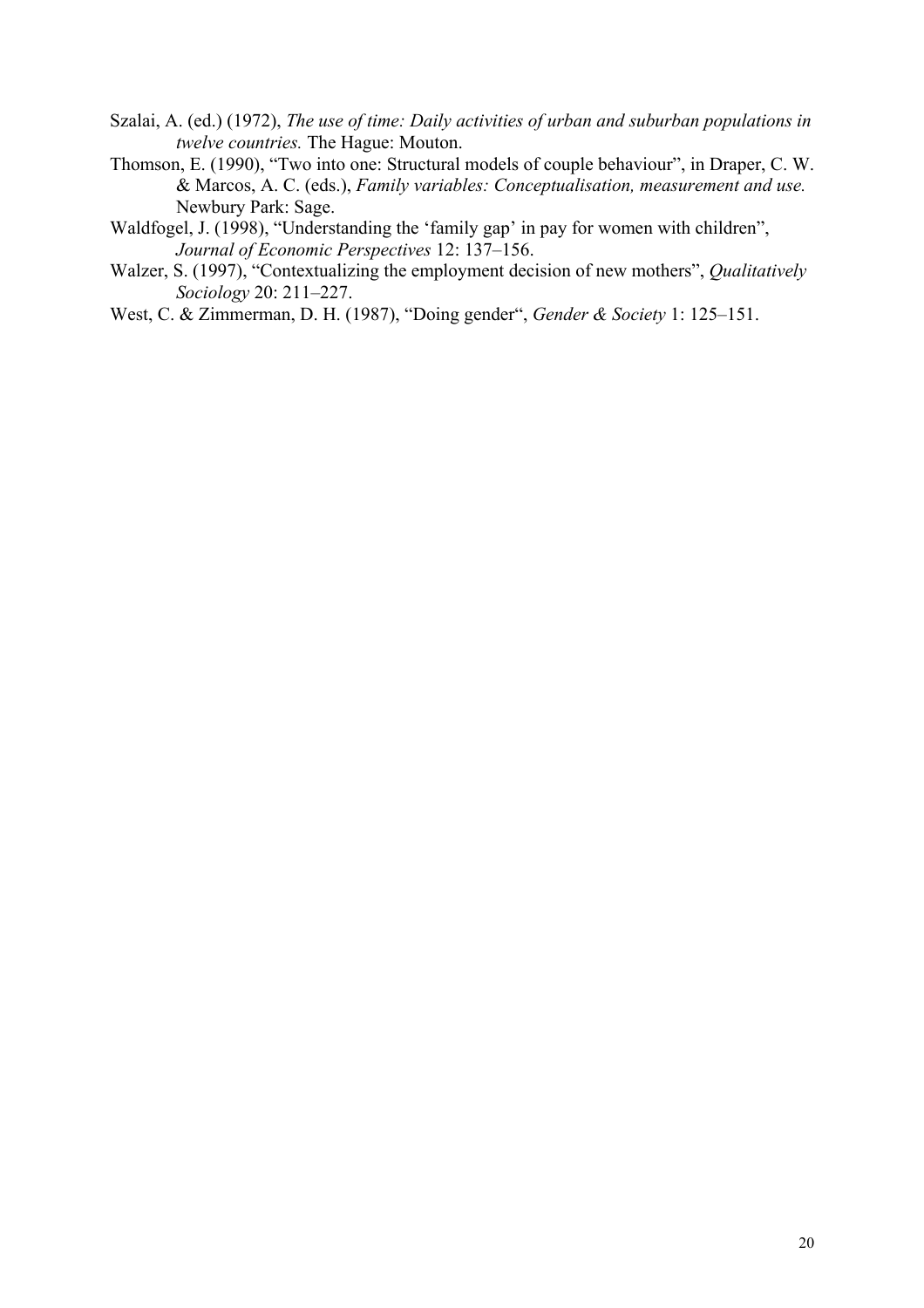

Figure 1. Employment rates in Sweden (men and women) 1983-2004.

Figure 2. Unemployment rates in Sweden (men and women) 1983- 2004.

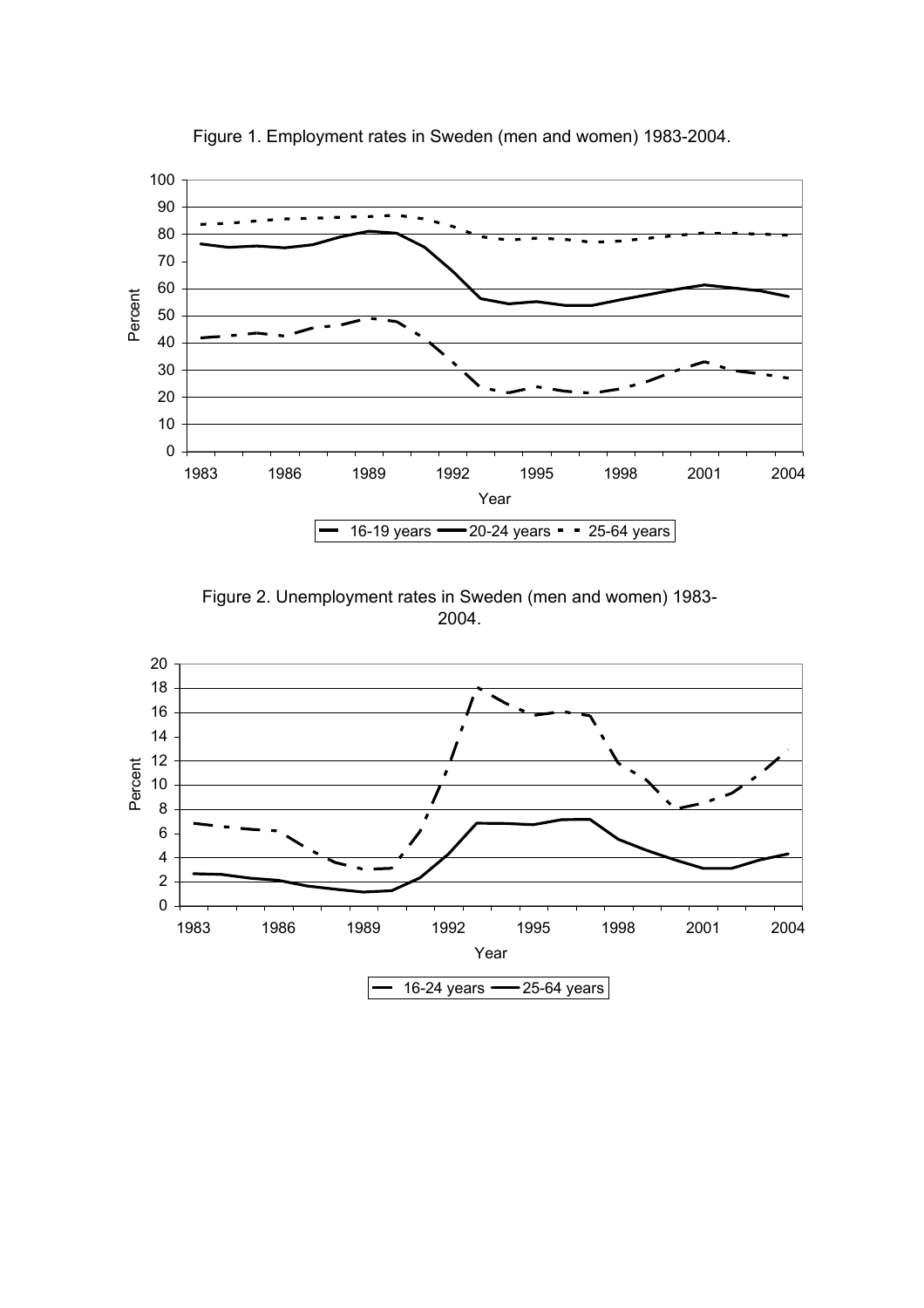Table 1. Descriptive statistics on the overall time use 1990/91 and 2000/01

|                       | 1990/91 |                   |       |                   | 2000/2001 |                   |       |                   |  |
|-----------------------|---------|-------------------|-------|-------------------|-----------|-------------------|-------|-------------------|--|
|                       | Men     | Women             |       |                   | Men       |                   | Women |                   |  |
|                       |         | %t=0 Mean(t t>0)* |       | %t=0 Mean(t t>0)* | %t=0      | Mean(t t>0)*      |       | %t=0 Mean(t t>0)* |  |
| Paid work             | 20.5    | 534               | 37.8  | 445               | 27.7      | 486               | 42.7  | 432               |  |
| Routine housework     | 9.2     | 104               | 1.7   | 204               | 17.1      | 93                | 4.1   | 141               |  |
| Housework maintenance | 57.8    | 89                | 52.4  | 60                | 56.6      | 87                | 50.1  | 58                |  |
| Child care            | 75.7    | 71                | 59.1  | 124               | 74.8      | 64                | 57.2  | 88                |  |
| Individual leisure    | 17.2    | 106               | 13.7  | 97                | 15.0      | 157               | 11.9  | 136               |  |
| Sleep                 | 0.0     | 444               | 0.0   | 461               | 0.0       | 461               | 0.1   | 478               |  |
| Other**               | 0.0     | 334               | 0.0   | 339               | 0.1       | 364               | 0.0   | 393               |  |
| N                     | 1752    |                   | 1745  |                   | 1467      |                   | 1914  |                   |  |
| <b>B.</b> Weekends    |         |                   |       |                   |           |                   |       |                   |  |
|                       |         | 1990/91           |       |                   |           | 2000/2001         |       |                   |  |
|                       | Men     |                   | Women |                   | Men       |                   | Women |                   |  |
|                       |         | %t=0 Mean(t t>0)* |       | %t=0 Mean(t t>0)* |           | %t=0 Mean(t t>0)* |       | %t=0 Mean(t t>0)* |  |
| Paid work             | 78.4    | 334               | 83.9  | 327               | 80.9      | 324               | 84.4  | 337               |  |
| Routine housework     | 7.9     | 143               | 1.4   | 224               | 12.9      | 119               | 4.3   | 166               |  |
| Housework maintenance | 42.9    | 142               | 45.1  | 74                | 47.4      | 116               | 50.6  | 73                |  |
| Child care            | 74.2    | 95                | 61.4  | 126               | 75.2      | 71                | 62.1  | 86                |  |
| Individual leisure    | 10.4    | 193               | 9.2   | 160               | 10.3      | 236               | 8.9   | 197               |  |
| Sleep                 | 0.1     | 521               | 0.0   | 521               | 0.1       | 541               | 0.0   | 538               |  |

Other\*\* 0.1 437 0.0 411 0.1 444 0.0 441

\*Minutes per day

\*\* Residual category including travel to and from work, meals, toilet, personal services, non-individual leisure.

N 1764 1764 1744 1982 1882

(e.g. watching TV, listening to radio, going to church, excursions).

Source: Multinational Time Use Study (MTUS), World5.5, release 2.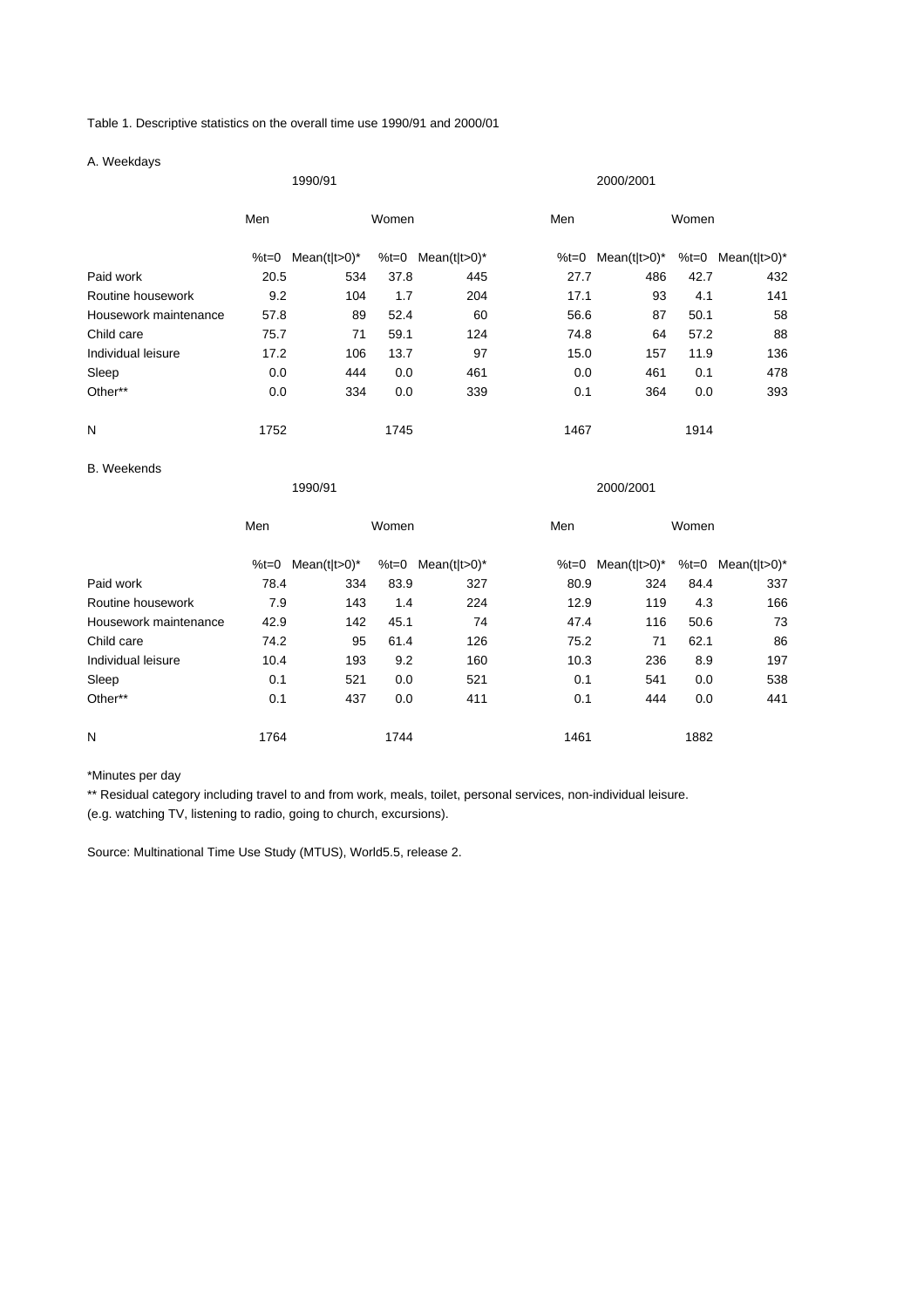Table 2. Mean time spent in different sub-categories of routine housework (minutes per day).

|                        | Weekdays |    |                               | Weekends |                               |                               |  |  |
|------------------------|----------|----|-------------------------------|----------|-------------------------------|-------------------------------|--|--|
| A. Cooking, washing up |          |    |                               |          |                               |                               |  |  |
|                        | 1990/91  |    | 2000/01 Diff(2000/01-1990/01) | 1990/91  |                               | 2000/01 Diff(2000/01-1990/01) |  |  |
| Men                    | 39       | 30 | -9                            | 57       | 41                            | $-17$                         |  |  |
| Women                  | 82       | 43 | $-39$                         | 103      | 60                            | $-43$                         |  |  |
| Total                  | 63       | 39 | $-25$                         | 82       | 53                            | $-29$                         |  |  |
| <b>B.</b> Housework    |          |    |                               |          |                               |                               |  |  |
|                        | 1990/91  |    | 2000/01 Diff(2000/01-1990/01) |          | 2000/01 Diff(2000/01-1990/01) |                               |  |  |
| Men                    | 43       | 46 | 3                             | 60       | 61                            | 1                             |  |  |
| Women                  | 76       | 57 | $-19$                         | 85       | 76                            | -8                            |  |  |
| Total                  | 64       | 54 | $-10$                         | 75       | 71                            | $-4$                          |  |  |
| C. Shopping            |          |    |                               |          |                               |                               |  |  |
|                        | 1990/91  |    | 2000/01 Diff(2000/01-1990/01) |          |                               | 2000/01 Diff(2000/01-1990/01) |  |  |
| Men                    | 40       | 44 | 4                             | 49       | 48                            | $-1$                          |  |  |
| Women                  | 45       | 48 | 3                             | 49       | 55                            | 6                             |  |  |
| Total                  | 43       | 47 | 4                             | 49       | 52                            | 3                             |  |  |

Note: Calculations based on individuals with non-zero time spent in the activities.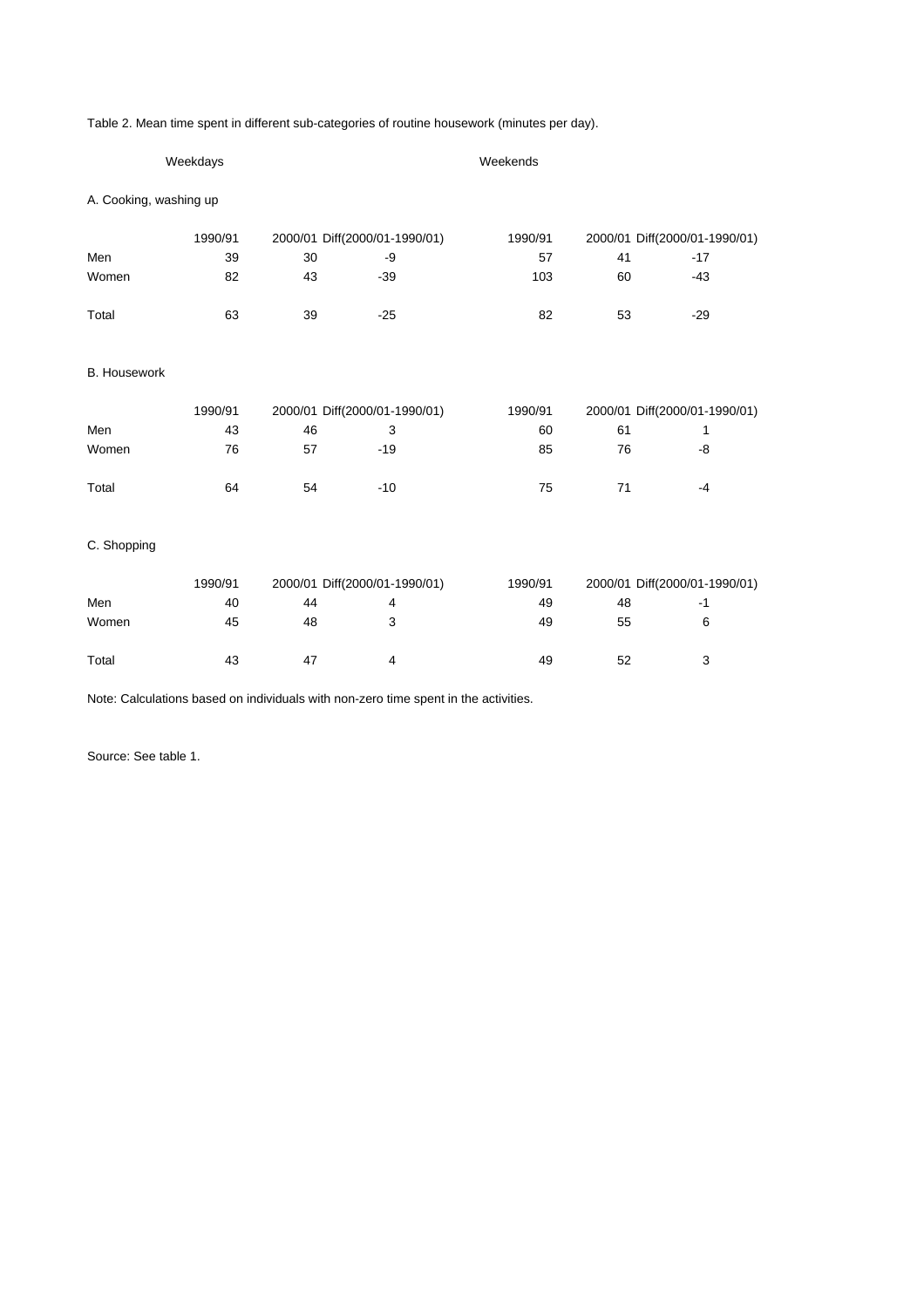Table 3. Means of variables in regressions.

|                              | 1990/91 | 2000/01 |
|------------------------------|---------|---------|
| Sex                          |         |         |
| Men                          | 0.502   | 0.435   |
| Women                        | 0.498   | 0.565   |
| Age of youngest child in hh  |         |         |
| None under 18                | 0.584   | 0.544   |
| 0-4 years                    | 0.224   | 0.220   |
| 5-12 years                   | 0.111   | 0.154   |
| 13-17 years                  | 0.081   | 0.081   |
|                              | 40.9    | 41.7    |
| Age<br>Age2                  | 1819.5  | 1880.8  |
| Household type               |         |         |
| One person household         | 0.175   | 0.158   |
| Married/cohab. Couple alone  | 0.283   | 0.352   |
| Marr./cohab couple w. others | 0.454   | 0.383   |
| Other                        | 0.088   | 0.107   |
| Activity                     |         |         |
| Full time work               | 0.660   | 0.658   |
| Part time work               | 0.190   | 0.154   |
| Unemployed                   | 0.018   | 0.003   |
| Retired                      | 0.044   | 0.021   |
| Student                      | 0.037   | 0.009   |
| Other                        | 0.052   | 0.155   |
| Spouse's employment          |         |         |
| Full time work               | 0.478   | 0.479   |
| Part time work               | 0.154   | 0.109   |
| Not in paid work             | 0.103   | 0.124   |
| <b>NA</b>                    | 0.264   | 0.288   |
| Household income             |         |         |
| Low 25%                      | 0.278   | 0.221   |
| Middle 50%                   | 0.451   | 0.514   |
| <b>High 25%</b>              | 0.254   | 0.265   |
| <b>NA</b>                    | 0.018   | 0.000   |
| <b>Educational level</b>     |         |         |
| Primary                      | 0.351   | 0.178   |
| Secondary                    | 0.417   | 0.494   |
| Higher education             | 0.227   | 0.314   |
| NA                           | 0.005   | 0.014   |
|                              |         |         |
| N                            | 7005    | 6724    |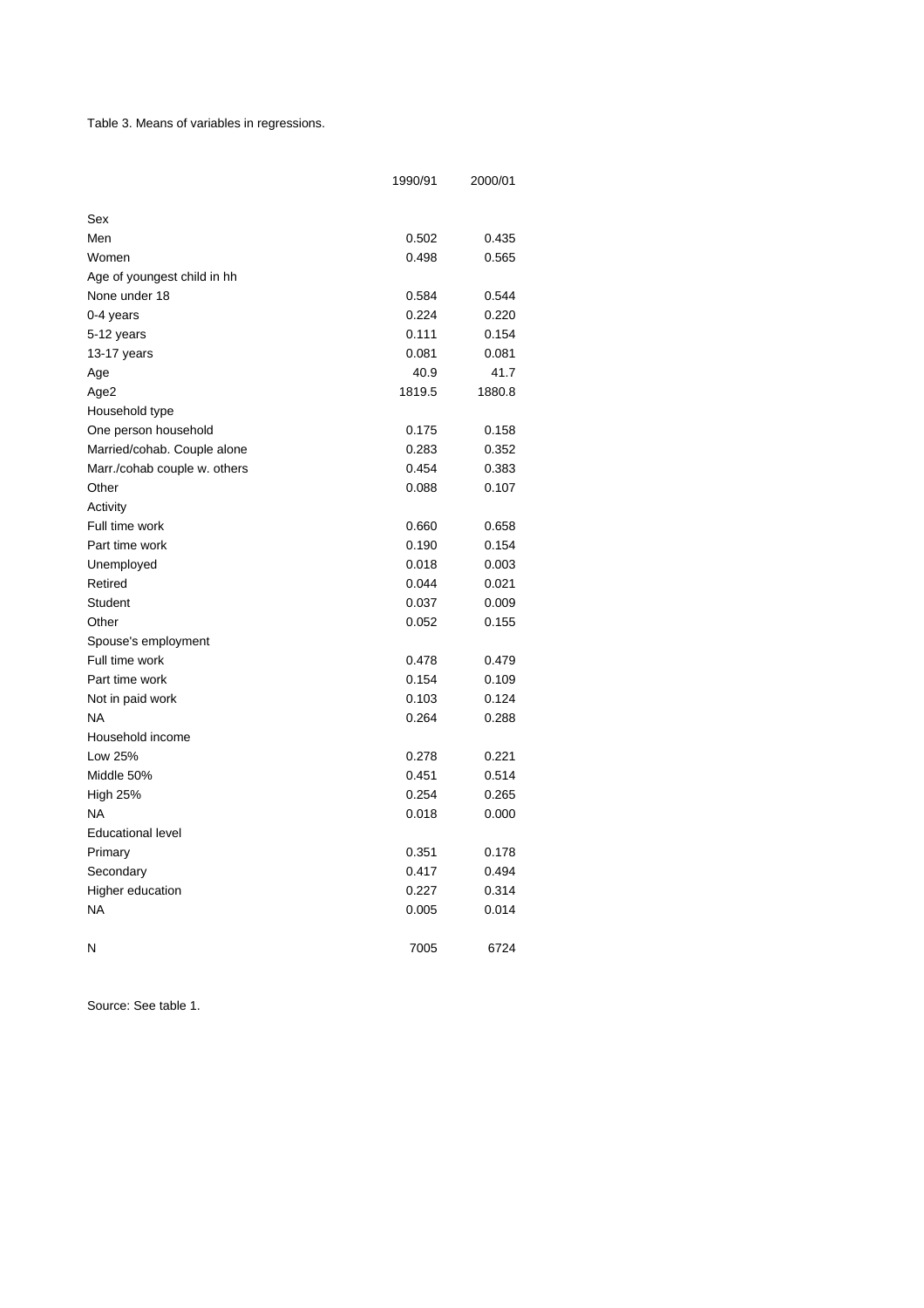Table 4. Tobit estimates of time use in different activities. Both waves weekdays.

|                                              | Paid work      | Routine<br>housework | Maintenance<br>housework | Childcare     | Individual<br>Leisure | Sleep         | Other         |
|----------------------------------------------|----------------|----------------------|--------------------------|---------------|-----------------------|---------------|---------------|
| Sex (Men)                                    |                |                      |                          |               |                       |               |               |
| Women                                        | -72.478 ***    | 60.601 ***           | $-10.229$ **             | 24.307 ***    | $-13.275$ ***         | 13.658 ***    | 12.369 **     |
| Age of youngest child in hh (None under 18)  |                |                      |                          |               |                       |               |               |
| 0-4 years                                    | $-40.380**$    | 21.708 ***           | 5.345                    | 220.484 ***   | $-41.748$ ***         | $-1.661$      | $-14.884$     |
| 5-12 years                                   | $-28.576$      | 9.883                | 0.691                    | 157.746 ***   | $-27.287$ ***         | $-2.389$      | 12.809        |
| 13-17 years                                  | $-19.909$      | $-3.943$             | 7.006                    | 88.694 ***    | $-3.384$              | 3.727         | 2.949         |
| Interaction sex* age of youngest child in hh |                |                      |                          |               |                       |               |               |
| Women*0-4 years                              | $-82.697$ ***  | 18.988 ***           | $-10.960$                | 41.032 ***    | 9.425                 | $-5.685$      | $-30.433$ *** |
| Women*5-12 years                             | $-22.747$      | 14.056 *             | 10.546                   | 15.147        | 15.379                | $-2.299$      | -34.292 ***   |
| Women*13-17 years                            | $-3.948$       | 20.706 **            | 0.659                    | 20.358        | $-12.883$             | $-0.260$      | $-9.712$      |
| Age                                          | 14.470 ***     | $2.464$ **           | 4.214 ***                | $-0.965$      | $-4.792$ ***          | $-5.101$ ***  | $-3.099$ **   |
| Age2                                         | $-0.196$ ***   | $-0.013$             | $-0.031$ **              | 0.021         | $0.056$ ***           | $0.052$ ***   | $0.040**$     |
| Household type (1 person)                    |                |                      |                          |               |                       |               |               |
| Married/cohab. Couple alone                  | 50.810         | $-18.902$            | 8.888                    | 19.603        | $-16.051$             | $-9.471$      | 9.765         |
| Marr./cohab couple w. others                 | 51.213         | $-13.983$            | $-0.078$                 | 32.179        | $-18.313$             | $-7.810$      | 9.933         |
| Other                                        | 33.880 *       | 4.218                | 5.554                    | 20.024        | $-3.891$              | $-13.437$ **  | $-7.016$      |
| Activity (Full time work)                    |                |                      |                          |               |                       |               |               |
| Part time work                               | $-103.485$ *** | 33.486 ***           | 16.142 ***               | 12.898 ***    | 12.101 ***            | 10.453 ***    | 31.470 ***    |
| Unemployed                                   | -594.171 ***   | 67.108 ***           | 89.356 ***               | 20.455        | 51.617 ***            | 26.378 **     | 141.446 ***   |
| Retired                                      | -825.040 ***   | 83.684 ***           | 53.751 ***               | 35.613 ***    | 65.358 ***            | 37.711 ***    | 132.185 ***   |
| Student                                      | -712.678 ***   | 14.073               | $-5.515$                 | $-2.789$      | $-9.902$              | 27.133 ***    | 342.241 ***   |
| Other                                        | -583.320 ***   | 59.962 ***           | 31.626 ***               | 66.104 ***    | 36.534 ***            | 21.258 ***    | 143.039 ***   |
| Spouse's employment (Full time)              |                |                      |                          |               |                       |               |               |
| Part time work                               | 11.470         | $-14.496$ ***        | $-0.591$                 | $-8.301$      | 0.569                 | $-1.896$      | 12.021 **     |
| Not in paid work                             | $-13.128$      | $-6.618$             | $-9.158$                 | 2.402         | $-3.947$              | 7.573         | 9.856         |
| <b>NA</b>                                    | 41.924         | $-33.045$ **         | $-15.926$                | 6.179         | $-2.446$              | $-5.122$      | 27.175        |
| Household income (low 25%)                   |                |                      |                          |               |                       |               |               |
| Middle 50%                                   | 9.843          | $-8.261$ **          | $-0.744$                 | 2.549         | $-4.461$              | $-3.632$      | 2.531         |
| <b>High 25%</b>                              | 39.123 ***     | $-16.708$ ***        | $-3.184$                 | $-11.789**$   | $-1.837$              | $-9.169$ **   | $-1.131$      |
| <b>NA</b>                                    | 4.399          | $-15.229$            | -57.925 ***              | $-50.522**$   | $-4.590$              | 9.207         | 29.880        |
| Educational level (primary)                  |                |                      |                          |               |                       |               |               |
| Secondary                                    | $-17.084$ *    | $6.315*$             | 5.455                    | 12.352 ***    | 5.247                 | $-9.560$ ***  | 7.035         |
| Higher education                             | $-0.832$       | $-0.353$             | $-12.646$ ***            | 24.806 ***    | 16.568 ***            | $-10.308$ *** | 0.442         |
| ΝA                                           | $-4.368$       | 12.142               | $-45.615**$              | 39.414 **     | 14.267                | $-12.200$     | 0.049         |
| Wave (1990/91)                               |                |                      |                          |               |                       |               |               |
| 2000/01                                      | $-58.423$ ***  | -48.049 ***          | 1.491                    | $-23.243$ *** | 41.603 ***            | 20.177 ***    | 44.966 ***    |
| Constant                                     | 161.470 **     | 40.181 *             | -137.302 ***             | -202.127 ***  | 188.245 ***           | 572.833 ***   | 336.488 ***   |
| /sigma                                       | 286.630        | 105.575              | 111.278                  | 98.056        | 119.915               | 104.601       | 143.414       |
| N                                            | 6878           | 6878                 | 6878                     | 6878          | 6878                  | 6878          | 6878          |
| LR $chi2(27)$                                | 3303           | 1881                 | 383                      | 4557          | 582                   | 310           | 1661          |
| Prob                                         | 0.000          | 0.000                | 0.000                    | 0.000         | 0.000                 | 0.000         | 0.000         |
| Pseudo R2                                    | 0.046          | 0.024                | 0.009                    | 0.131         | 0.008                 | 0.004         | 0.019         |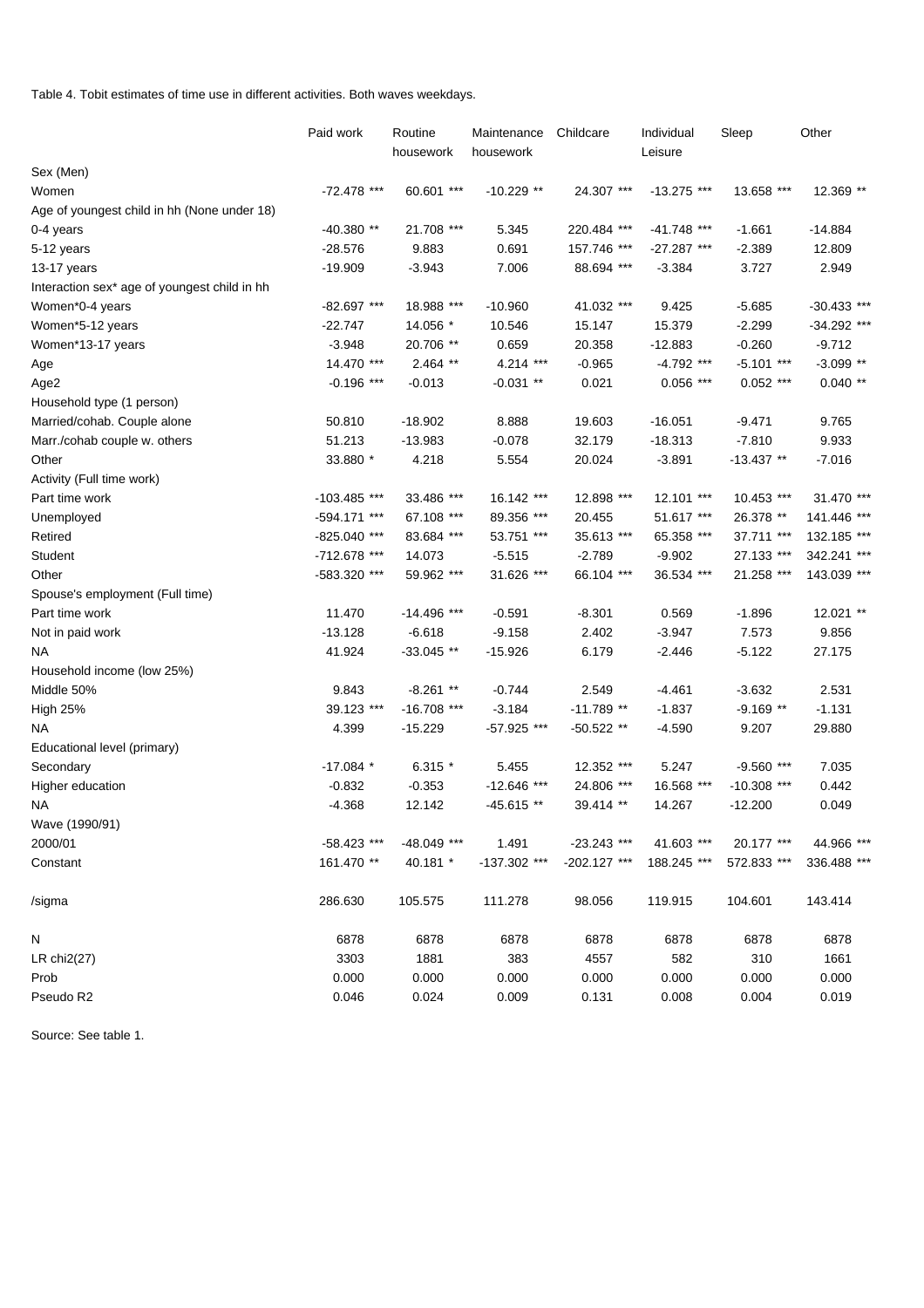Table 5. Tobit estimates of time use in different activities. Both waves, weekends.

|                                              | Paid work                | Routine       | Maintenance   | Childcare     | Individual    | Sleep         | Other       |
|----------------------------------------------|--------------------------|---------------|---------------|---------------|---------------|---------------|-------------|
|                                              |                          | housework     | housework     |               | Leisure       |               |             |
| Sex (Men)                                    |                          |               |               |               |               |               |             |
| Women                                        | $-83.054$ ***            | 70.514 ***    | $-25.792$ *** | 26.842 ***    | $-22.008$ *** | $-3.796$      | $-1.002$    |
| Age of youngest child in hh (None under 18)  |                          |               |               |               |               |               |             |
| 0-4 years                                    | $-134.414$ **            | 8.492         | 8.803         | 245.684 ***   | $-38.385$ *** | $-10.489$     | $-19.818*$  |
| 5-12 years                                   | $-58.010$                | 9.475         | 12.952        | 154.191 ***   | -25.800 **    | 10.685        | $-14.537$   |
| 13-17 years                                  | $-16.625$                | 3.607         | 12.767        | 87.819 ***    | 7.655         | 0.658         | $-26.540**$ |
| Interaction sex* age of youngest child in hh |                          |               |               |               |               |               |             |
| Women*0-4 years                              | 48.117                   | 13.618 *      | $-17.656*$    | 21.059 **     | $-18.752$ *   | 2.291         | -38.449 *** |
| Women*5-12 years                             | 33.722                   | 6.615         | $-17.251$     | 6.963         | 5.826         | 5.984         | $-25.170**$ |
| Women*13-17 years                            | $-23.790$                | 4.014         | $-8.769$      | 3.882         | $-23.298$     | 17.321        | 6.763       |
| Age                                          | 4.123                    | 6.969 ***     | 6.482 ***     | $-1.185$      | $-5.615$ ***  | $-2.669$ **   | $-0.963$    |
| Age2                                         | $-0.060$                 | $-0.070$ ***  | $-0.057$ ***  | 0.024         | $0.055$ ***   | 0.018         | 0.020       |
| Household type (1 person)                    |                          |               |               |               |               |               |             |
| Married/cohab. Couple alone                  | 233.459 **               | $-19.147$     | 9.588         | 24.337        | $-37.068$ *   | 14.946        | $-22.867$   |
| Marr./cohab couple w. others                 | 311.723 ***              | $-15.074$     | 2.304         | 21.528        | $-51.137$ *** | 0.774         | $-7.883$    |
| Other                                        | 63.353                   | 10.912        | 10.611        | $-5.212$      | $-22.701**$   | $-10.142$     | 7.788       |
| Activity (Full time work)                    |                          |               |               |               |               |               |             |
| Part time work                               | $-38.079$                | $-1.683$      | $-3.678$      | 2.515         | 6.873         | $-1.023$      | $-0.269$    |
| Unemployed                                   | -286.035 ***             | $-21.821$     | 27.364        | $-8.500$      | 15.583        | $-23.137$     | 59.141 ***  |
| Retired                                      | -929.245 ***             | $-4.918$      | $-11.710$     | $-2.403$      | 41.277 ***    | $-9.966$      | 53.928 ***  |
| Student                                      | -406.554 ***             | $-9.966$      | $-9.419$      | $-12.647$     | 12.107        | 14.937        | 61.050 ***  |
| Other                                        | -397.715 ***             | $-2.857$      | $-3.476$      | 45.425 ***    | $-10.543$     | $-8.148$      | 49.726 ***  |
| Spouse's employment (Full time)              |                          |               |               |               |               |               |             |
| Part time work                               | $-22.932$                | $-10.538$ **  | 21.794 ***    | $-3.724$      | $-2.154$      | $-3.349$      | 11.468 *    |
| Not in paid work                             | $-19.113$                | 6.739         | 0.105         | 5.642         | $-18.953$ *** | $-0.338$      | 11.858 *    |
| <b>NA</b>                                    | 192.669 **               | $-32.328**$   | $-23.851$     | 16.532        | $-17.272$     | 14.707        | $-5.683$    |
| Household income (low 25%)                   |                          |               |               |               |               |               |             |
| Middle 50%                                   | -135.576 ***             | 3.452         | 16.195 ***    | $-0.461$      | 7.217         | $-4.446$      | 12.442 **   |
| <b>High 25%</b>                              | -93.599 ***              | 3.686         | 25.300 ***    | 1.434         | 4.210         | $-4.915$      | 4.402       |
| <b>NA</b>                                    | 99.224                   | $-21.618$     | $-43.833**$   | $-34.271$     | 3.610         | 2.007         | 14.396      |
| Educational level (primary)                  |                          |               |               |               |               |               |             |
| Secondary                                    | $-44.270$ *              | 3.932         | 8.690 *       | 13.073 ***    | 6.934         | $-4.225$      | $-2.498$    |
|                                              | $-40.568$                | 15.870 ***    | $-7.457$      | 22.006 ***    | 26.829 ***    | $-13.660$ *** | $-4.769$    |
| Higher education<br><b>NA</b>                | $-117.499$               | 25.510 *      | $-16.271$     | 39.078 **     | $-15.262$     | 1.848         | 7.025       |
|                                              |                          |               |               |               |               |               |             |
| Wave (1990/91)<br>2000/01                    |                          |               |               |               |               | 20.372 ***    |             |
|                                              | $-6.406$<br>-568.353 *** | $-53.254$ *** | -24.997 ***   | $-34.133$ *** | 38.942 ***    |               | 19.188 ***  |
| Constant                                     |                          | $-10.107$     | -153.681 ***  | -191.138 ***  | 329.475 ***   | 600.256 ***   | 435.851 *** |
| /sigma                                       | 560.504                  | 116.240       | 140.636       | 105.852       | 162.320       | 117.572       | 154.609     |
| N                                            | 6851                     | 6851          | 6851          | 6851          | 6851          | 6851          | 6851        |
| LR $chi2(27)$                                | 263                      | 1182          | 499           | 3871          | 425           | 197           | 285         |
| Prob                                         | 0.000                    | 0.000         | 0.000         | 0.000         | 0.000         | 0.000         | 0.000       |
| Pseudo R2                                    | 0.011                    | 0.015         | 0.010         | 0.116         | 0.005         | 0.002         | 0.003       |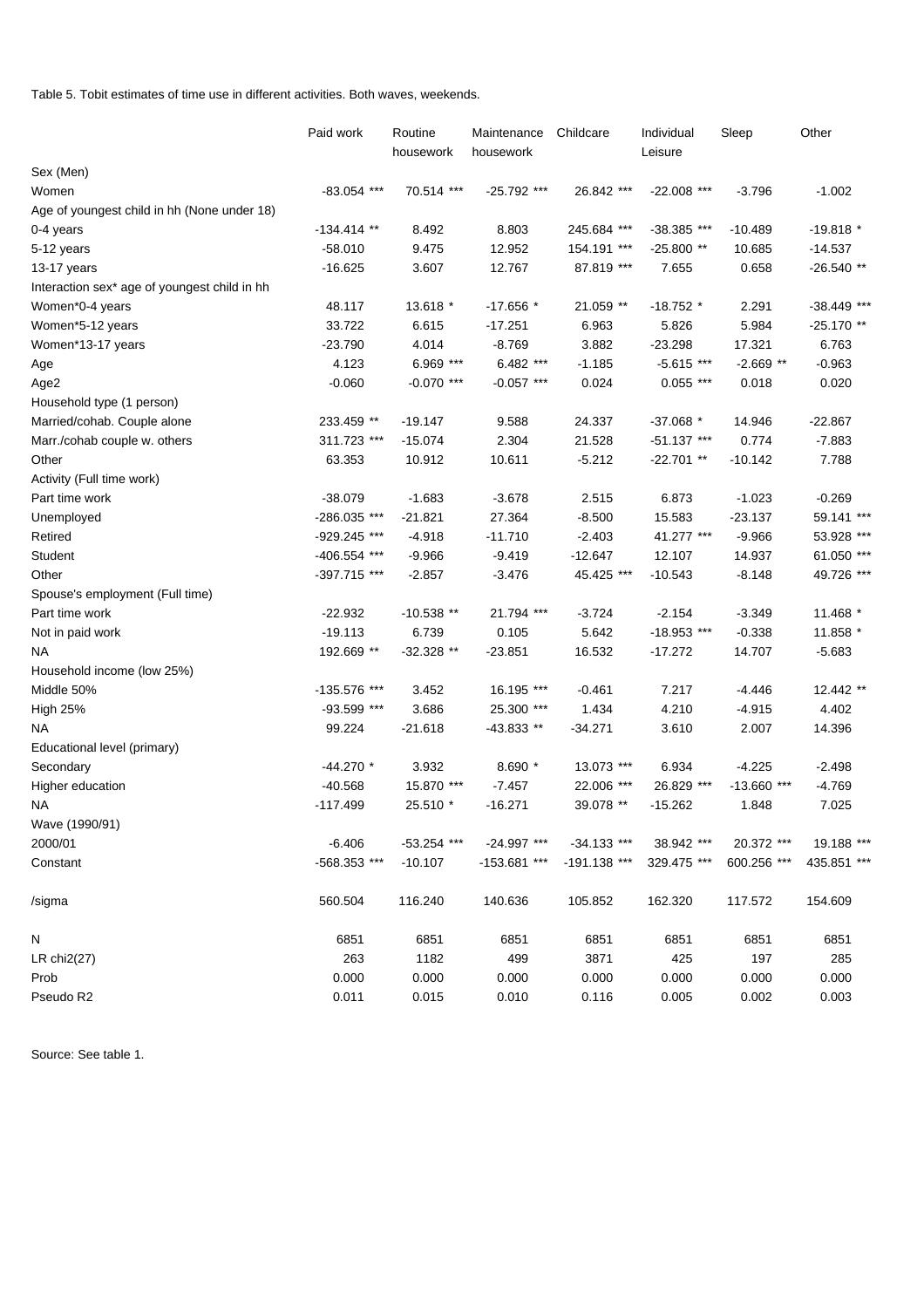Table 6. Interaction between parenthood and gender on time use in different activities by period, weekdays.

|                                              | Paid work     | Routine<br>housework | Maintenance<br>housework | Childcare   | Individual<br>Leisure | Sleep      | Other        |
|----------------------------------------------|---------------|----------------------|--------------------------|-------------|-----------------------|------------|--------------|
| 1990/91                                      |               |                      |                          |             |                       |            |              |
| Sex (Men)                                    |               |                      |                          |             |                       |            |              |
| Women                                        | $-80.268$ *** | 69.782 ***           | $-6.961$                 | 11.329      | $-10.487**$           | 16.011 *** | 4.271        |
| Age of youngest child in hh (None under 18)  |               |                      |                          |             |                       |            |              |
| 0-4 years                                    | 1.629         | $-1.784$             | $-2.333$                 | 221.441 *** | $-37.064$ ***         | $-4.551$   | $-26.197**$  |
| 5-12 years                                   | 0.520         | $-11.511$            | $-0.442$                 | 149.814 *** | $-31.331$ ***         | $-5.121$   | 13.912       |
| 13-17 years                                  | $-2.979$      | $-19.605$ *          | 17.871                   | 73.351 ***  | $-16.367$             | 10.194     | 9.664        |
| Interaction sex* age of youngest child in hh |               |                      |                          |             |                       |            |              |
| Women*0-4 years                              | -89.050 ***   | 27.948 ***           | $-25.694$                | 60.106 ***  | 15.631                | $-8.074$   | $-28.415**$  |
| Women*5-12 years                             | $-30.188$     | 29.683 **            | 4.018                    | 32.686 **   | 18.340                | $-4.365$   | $-36.347**$  |
| Women*13-17 years                            | $-9.199$      | 27.704 **            | $-17.931$                | 28.147      | 9.790                 | $-8.857$   | $-13.037$    |
| Ν                                            | 3497          | 3497                 | 3497                     | 3497        | 3497                  | 3497       | 3497         |
| LR chi2(27)                                  | 1920          | 1208                 | 233                      | 2558        | 234                   | 133        | 979          |
| Prob                                         | 0.000         | 0.000                | 0.000                    | 0.000       | 0.000                 | 0.000      | 0.000        |
| Pseudo R2                                    | 0.050         | 0.029                | 0.011                    | 0.147       | 0.006                 | 0.003      | 0.022        |
| 2000/01                                      |               |                      |                          |             |                       |            |              |
| Sex (Men)                                    |               |                      |                          |             |                       |            |              |
| Women                                        | $-66.079$ *** | 50.446 ***           | $-12.309$ **             | 34.148 ***  | $-15.379$ **          | 12.583 **  | 22.141 ***   |
| Age of youngest child in hh (None under 18)  |               |                      |                          |             |                       |            |              |
| 0-4 years                                    | $-82.952$ *   | 49.138 ***           | 8.780                    | 201.934 *** | $-63.441$ ***         | 15.871     | 1.423        |
| 5-12 years                                   | $-57.802$     | 30.341 **            | $-1.056$                 | 148.735 *** | $-40.202$ **          | 15.263     | 19.421       |
| 13-17 years                                  | $-46.574$     | 20.610               | $-9.187$                 | 99.194 ***  | $-2.715$              | 8.353      | $-3.221$     |
| Interaction sex* age of youngest child in hh |               |                      |                          |             |                       |            |              |
| Women*0-4 years                              | $-68.998**$   | $-2.508$             | 0.420                    | 15.806      | 8.136                 | $-0.464$   | $-21.223$    |
| Women*5-12 years                             | $-20.924$     | 5.759                | 18.953                   | $-2.413$    | 13.541                | $-2.306$   | $-35.726$ ** |
| Women*13-17 years                            | 2.295         | 11.169               | 23.175                   | $-1.112$    | $-37.270$ **          | 11.123     | $-1.128$     |
| Ν                                            | 3381          | 3381                 | 3381                     | 3381        | 3381                  | 3381       | 3381         |
| LR $chi2(27)$                                | 1368          | 589                  | 196                      | 2105        | 192                   | 171        | 702          |
| Prob                                         | 0.000         | 0.000                | 0.000                    | 0.000       | 0.000                 | 0.000      | 0.000        |
| Pseudo R2                                    | 0.040         | 0.016                | 0.009                    | 0.122       | 0.005                 | 0.004      | 0.016        |

Note: Estimated models also control for the same covariates as in table 4.